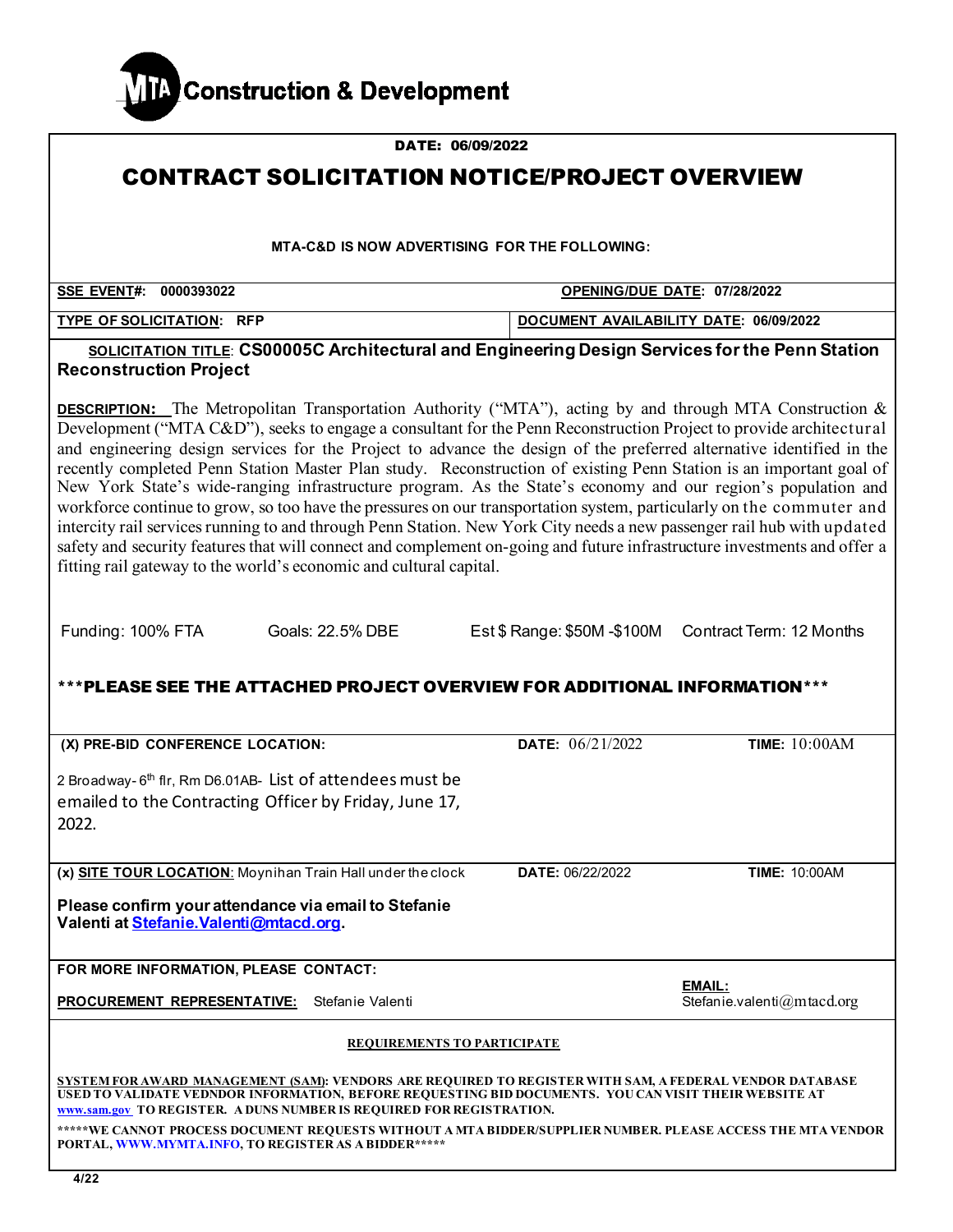# METROPOLITAN TRANSPORTATION AUTHORITY May 31, 2022

| 1              |      |                                                                       |
|----------------|------|-----------------------------------------------------------------------|
|                | 1.1  |                                                                       |
|                | 1.2  |                                                                       |
|                | 1.3  |                                                                       |
|                | 1.4  |                                                                       |
|                | 1.5  |                                                                       |
|                | 1.6  |                                                                       |
|                | 1.7  |                                                                       |
|                | 1.8  |                                                                       |
|                | 1.9  |                                                                       |
|                | 1.10 |                                                                       |
|                | 1.11 |                                                                       |
|                | 1.12 |                                                                       |
|                | 1.13 |                                                                       |
| $\overline{2}$ |      |                                                                       |
|                | 2.1  |                                                                       |
|                | 2.2  |                                                                       |
|                | 2.3  |                                                                       |
|                | 2.4  |                                                                       |
|                | 2.5  |                                                                       |
|                | 2.6  |                                                                       |
|                | 2.7  | Federal, State, City, and Local Agencies and Utilities Coordination10 |
|                | 2.8  |                                                                       |
|                | 2.9  |                                                                       |
| 3              |      | Task 1: Pre-Design Services                                           |
|                | 3.1  |                                                                       |
|                | 3.2  |                                                                       |
|                | 3.3  |                                                                       |
|                | 3.4  |                                                                       |
|                | 3.5  |                                                                       |
|                | 3.6  |                                                                       |
|                | 3.7  |                                                                       |
|                | 3.8  |                                                                       |
|                | 3.9  |                                                                       |
| 4              |      |                                                                       |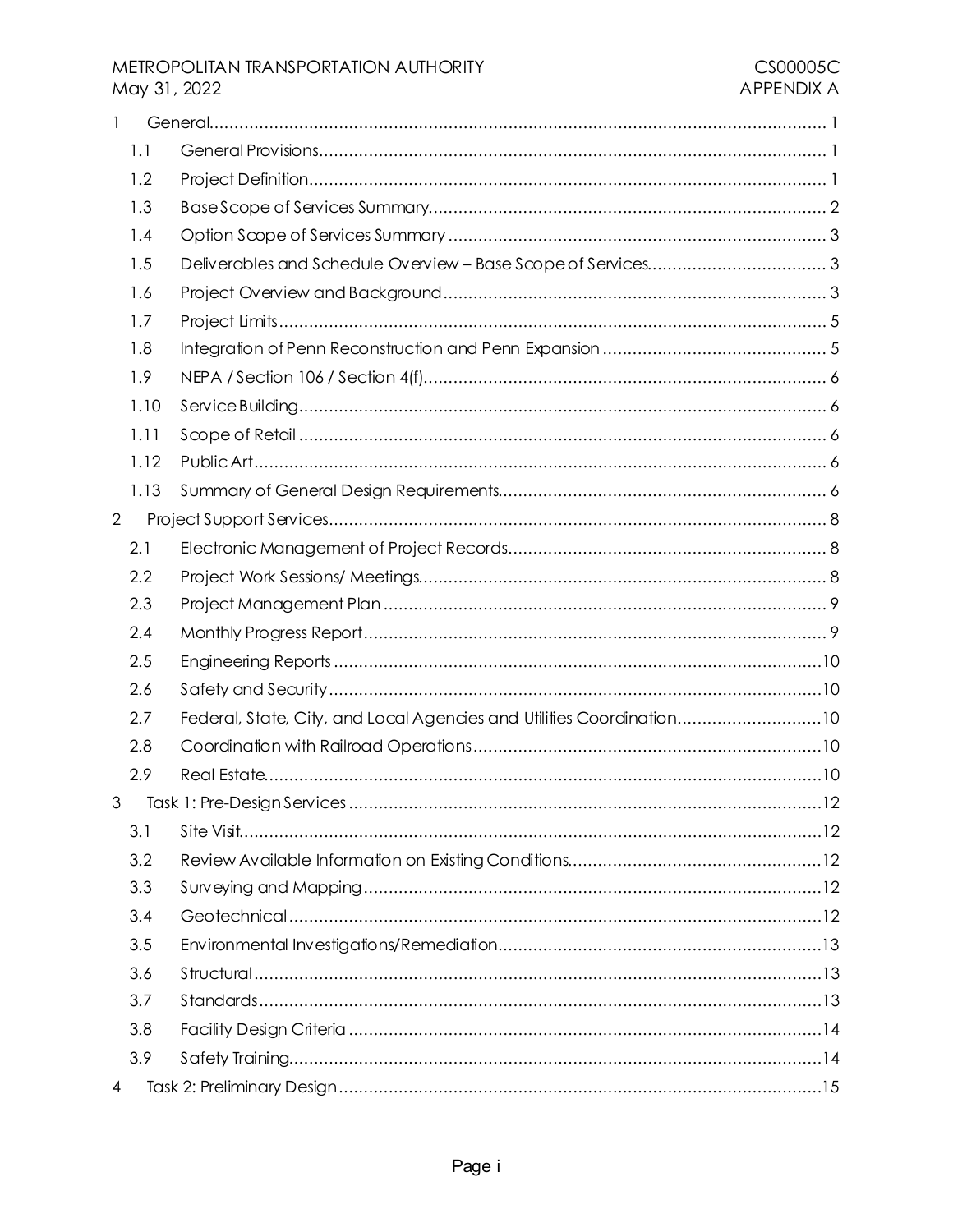# METROPOLITAN TRANSPORTATION AUTHORITY May 31, 2022

|   | 4.1  |                                                                                 |  |
|---|------|---------------------------------------------------------------------------------|--|
|   | 4.2  |                                                                                 |  |
|   | 4.3  |                                                                                 |  |
|   | 4.4  |                                                                                 |  |
|   | 4.5  |                                                                                 |  |
|   | 4.6  |                                                                                 |  |
|   | 4.7  |                                                                                 |  |
|   | 4.8  |                                                                                 |  |
|   | 4.9  |                                                                                 |  |
|   | 4.10 |                                                                                 |  |
|   | 4.11 |                                                                                 |  |
|   | 4.12 |                                                                                 |  |
|   | 4.13 |                                                                                 |  |
|   | 4.14 |                                                                                 |  |
|   | 4.15 |                                                                                 |  |
|   | 4.16 |                                                                                 |  |
|   | 4.17 |                                                                                 |  |
|   | 4.18 |                                                                                 |  |
|   | 4.19 |                                                                                 |  |
|   | 4.20 |                                                                                 |  |
|   | 4.21 |                                                                                 |  |
|   | 4.22 |                                                                                 |  |
|   | 4.23 |                                                                                 |  |
| 6 |      |                                                                                 |  |
|   |      |                                                                                 |  |
|   | 6.2  |                                                                                 |  |
|   | 6.3  |                                                                                 |  |
|   | 6.4  |                                                                                 |  |
|   | 6.5  |                                                                                 |  |
| 7 |      |                                                                                 |  |
|   | 7.1  |                                                                                 |  |
|   | 7.2  | Option 1: Bridging Documents and Procurement Support - Single Contract Design-  |  |
|   | 7.3  | Option 2: Bridging Documents and Procurement Support - Multiple Design-Build    |  |
|   | 7.4  | Option 3.1: Final Design and Contract Documents - Alternative Delivery Method29 |  |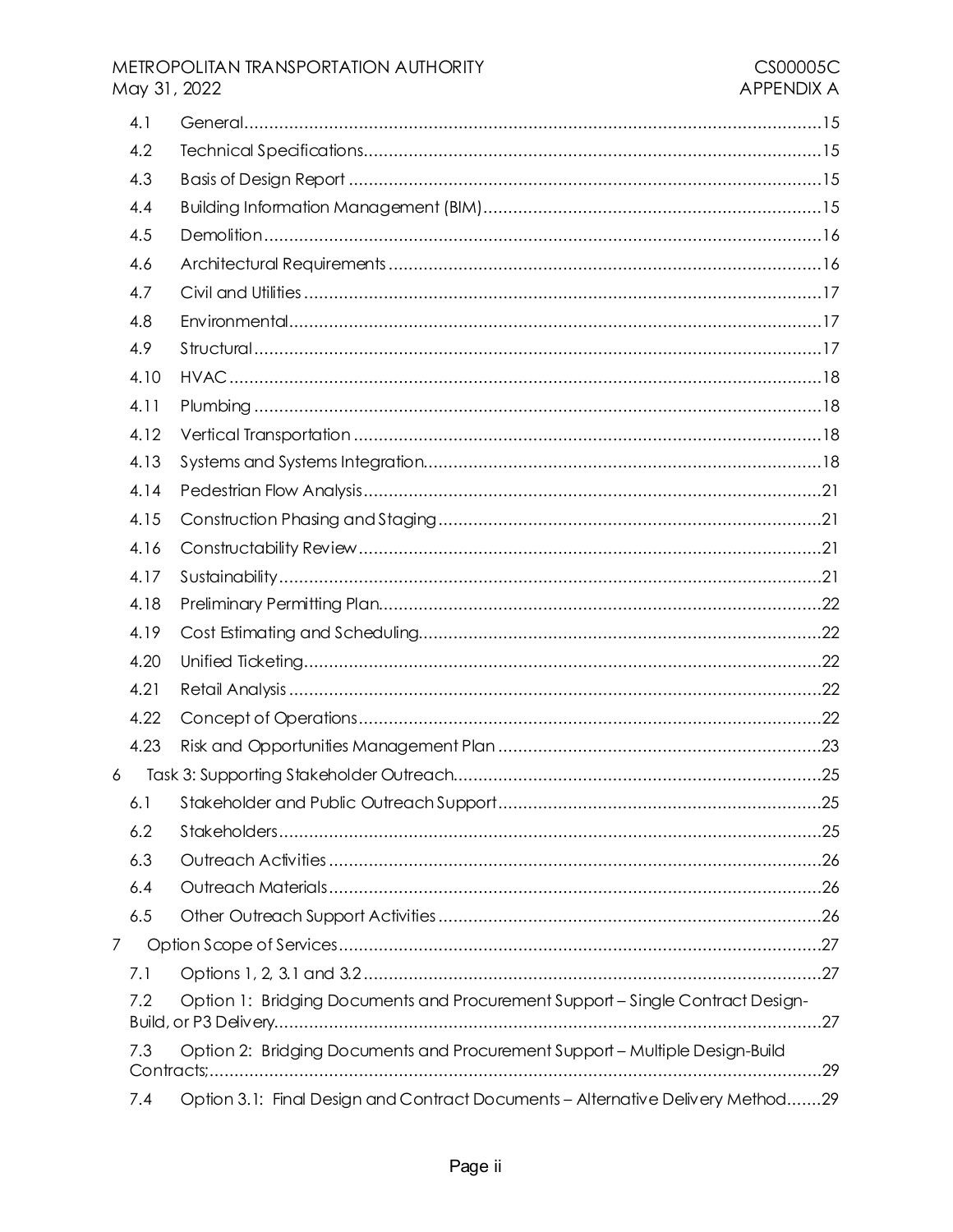# METROPOLITAN TRANSPORTATION AUTHORITY<br>May 31, 2022 APPENDIX A May 31, 2022

| 7.5 Option 3.2: Construction Phase Support - Alternative Delivery Method32 |  |
|----------------------------------------------------------------------------|--|
|                                                                            |  |
| 7.7 Option 5: Design Development for Underground Connections33             |  |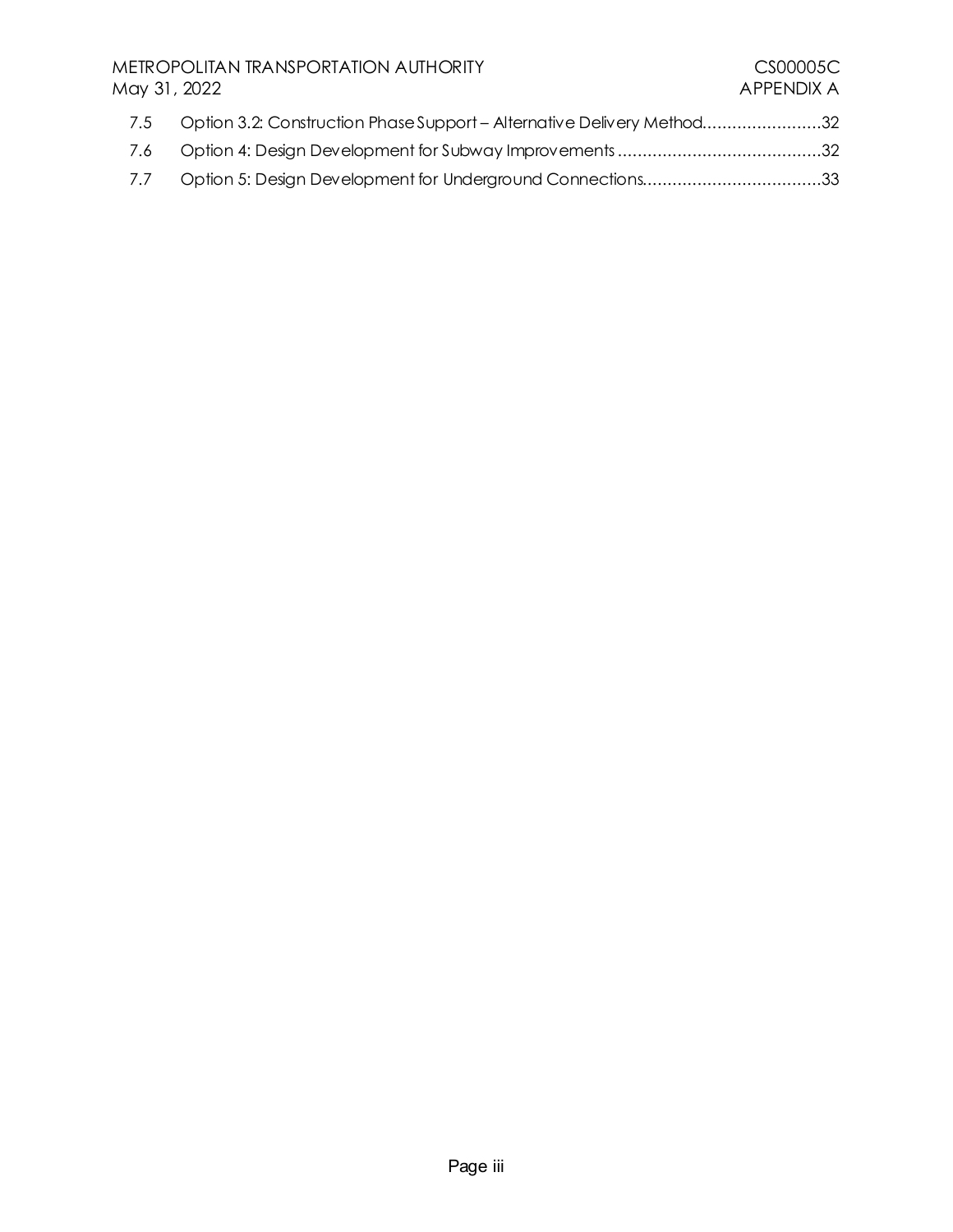# <span id="page-4-0"></span>**1 General**

# <span id="page-4-1"></span>**1.1 General Provisions**

The Metropolitan Transportation Authority ("MTA"), acting by and through MTA Construction & Development ("MTA C&D"), seeks through this Request for Proposals ("RFP") to engage a consultant (the "Consultant") for the Penn Station Reconstruction Project (the "Project") to provide architectural and engineering ("A/E") design services for the Project to advance the design of the preferred alternative identified in the recently completed Penn Station Master Plan ("PSMP") study. Although this Contract will be held and managed by MTA C&D, Amtrak as the owner of Penn Station and NJ TRANSIT the other major tenant operator (collectively the "Partners") are equal partners in the Project. The Partners will all participate equally in the review of the work. Direction from MTA C&D, including the execution of any Options, will reflect the consensus of the Partners.

This Technical Scope of Services includes a Base Scope (the "Base Scope of Services") and six (6) Options (the "Option Scope of Services") that MTA C&D may exercise in its discretion as set forth in Article 4 of the General Contract Provisions.

The Partners have not yet decided on the procurement and delivery strategy most appropriate for the Project. Therefore, the Base Scope of Services is only for Preliminary Design, which can be progressed without regard to the procurement and delivery method ultimately chosen. As the Preliminary Design may support a Design-Build, Public-Private Partnership ("P3") or other alternative procurement and delivery process, it must be sufficient as a basis for developing clear and comprehensive design-build bridging documents under Options 1 or 2 and also must be suitable as the basis for advancing up to Final Design and Contract Documents under Option 3.1.

Options 4 and 5 comprise design development services for subway improvements and underground connections associated with the Project respectively.

It is the intent of this Contract that the Consultant will provide all services necessary to deliver the Preliminary Design as described in the Base Scope of Services and, if exercised, the Bridging Documents or Final Design as described in the Option Scope of Services for the Project, in the required time frames. Extensive guidance in the form of this Technical Scope of Services is provided to assist proposers in understanding what is expected of them, but this Technical Scope of Services should not be construed as an enumerated list of tasks and deliverables. Proposers must ultimately use their experience and expertise to appreciate all that will be necessary to meet the intent of this Contract without additional compensation unless MTA C&D issues one or more Contract Change Orders that represent significant or material changes in this Technical Scope of Services that could not reasonably be anticipated by a proposer with the requisite experience and expertise to deliver this Technical Scope of Services.

# <span id="page-4-2"></span>**1.2 Project Definition**

The key objectives for the Project include:

- Relieve overcrowding and improve passenger flow and orientation;
- Improve platform and station egress and accessibility;
- Optimize station functionality and operation;
- Relieve the cramped, disjointed circulation areas on the lower level;
- Create a clear street presence that integrates with the surrounding context;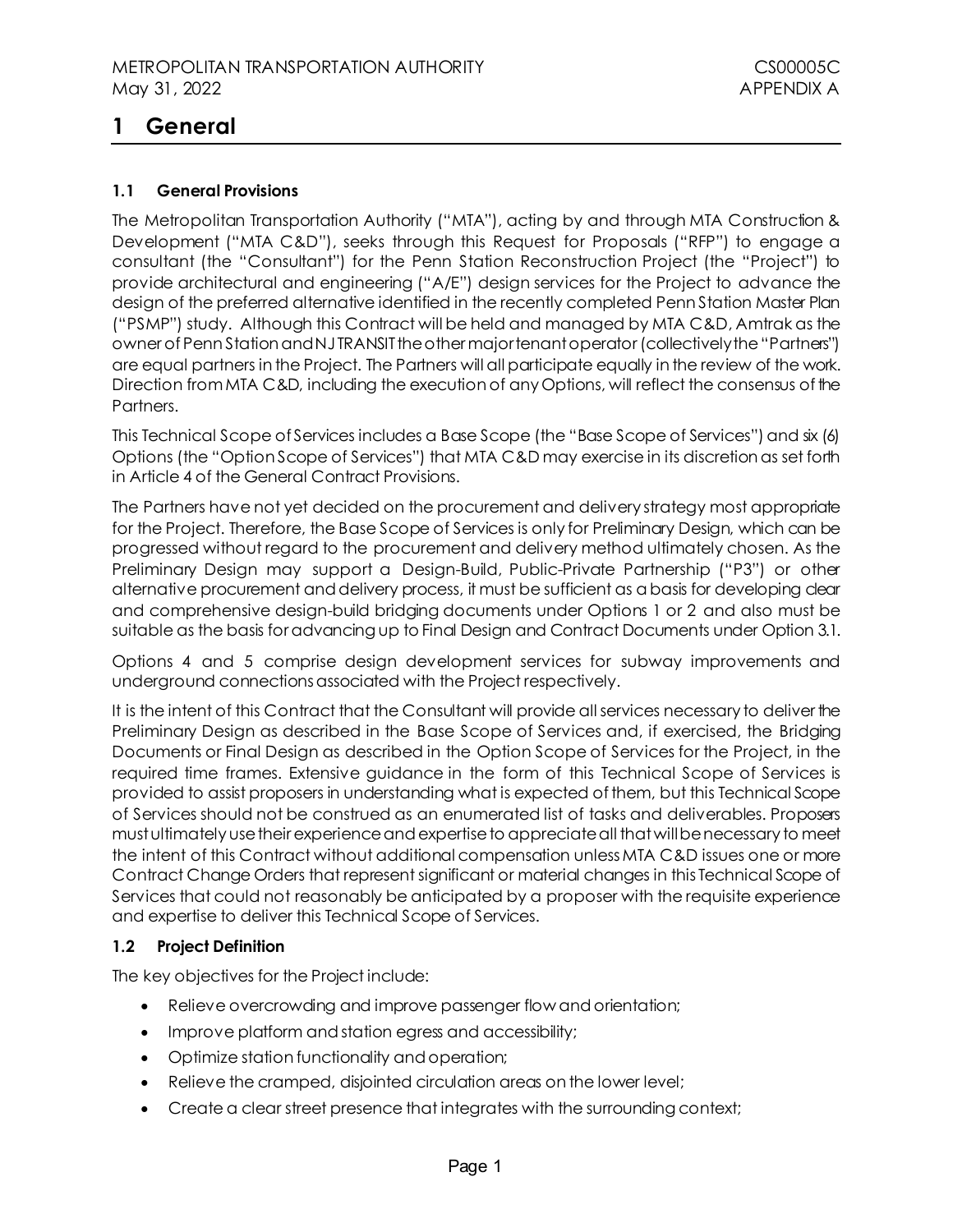- Introduce daylighting;
- Optimize retail and other revenue generation to support the station;
- Integrate Penn Station with the Penn Expansion (as defined in Section 1.6); and
- Create a superior passenger experience.

The reports and studies below are incorporated into this RFP by reference and will be provided to proposers with the RFP:

- PSMP Alternatives Report:
- PSMP Existing Conditions Report;
- PSMP Coordination Report;
- PSMP Passenger Egress Report;
- PSMP Program Report;
- PSMP Memo-LEGION Analyses;
- PSMP Memo Substation Relocation;
- PSMP Retail Report; and
- Penn Station Retail Redevelopment Assessment.

The preferred alternative for the Project assumes that Madison Square Garden and the 2 Penn Plaza office building above Penn Station will remain in place.

The Partners have selected Alternative 4 in the PSMP Alternatives Report as the basis of the Preliminary Design. The PSMP Alternatives Report and the other supporting reports and memos define the essential characteristics of Alternative 4. In summary, those essential characteristics include:

- All boarding and alighting of trains, and all public-facing services, will be situated on the lower level of the station, with a greatly expanded and rationalized grid of public concourses;
- Portions of the upper level of the station above the lower-level public concourses will be removed to provide two-story or higher ceilings in the public concourses;
- The upper level will house only non-public station operations and back-of-house ("BOH") functions, except for public entry mezzanines with public amenities at the 7th Avenue and 8<sup>th</sup> Avenue ends of the station:
- There will be a major train hall, atrium and skylight on the east side of the station, situated roughly below and through the former taxiway between Madison Square Garden and the 2 Penn Plaza office building (now re-branded as Penn 2);
- The BOH spaces for the Partner railroads will be rationalized, co-located and consolidated to improve the efficiency of the building program to the greatest extent possible consistent with the operating needs of the Partners; and
- Retail amenities will be optimized to provide the best service to customers and enhance revenue to support the operation of the station.

#### <span id="page-5-0"></span>**1.3 Base Scope of Services Summary**

The Base Scope of Services comprises Preliminary Design for the Project, nominally to a 30% level of completion. Some elements of the Project will need to be developed to a greater degree of completeness, particularly key architectural elements, while other elements of the Project can be developed to a lesser degree or presented solely as specifications or performance requirements.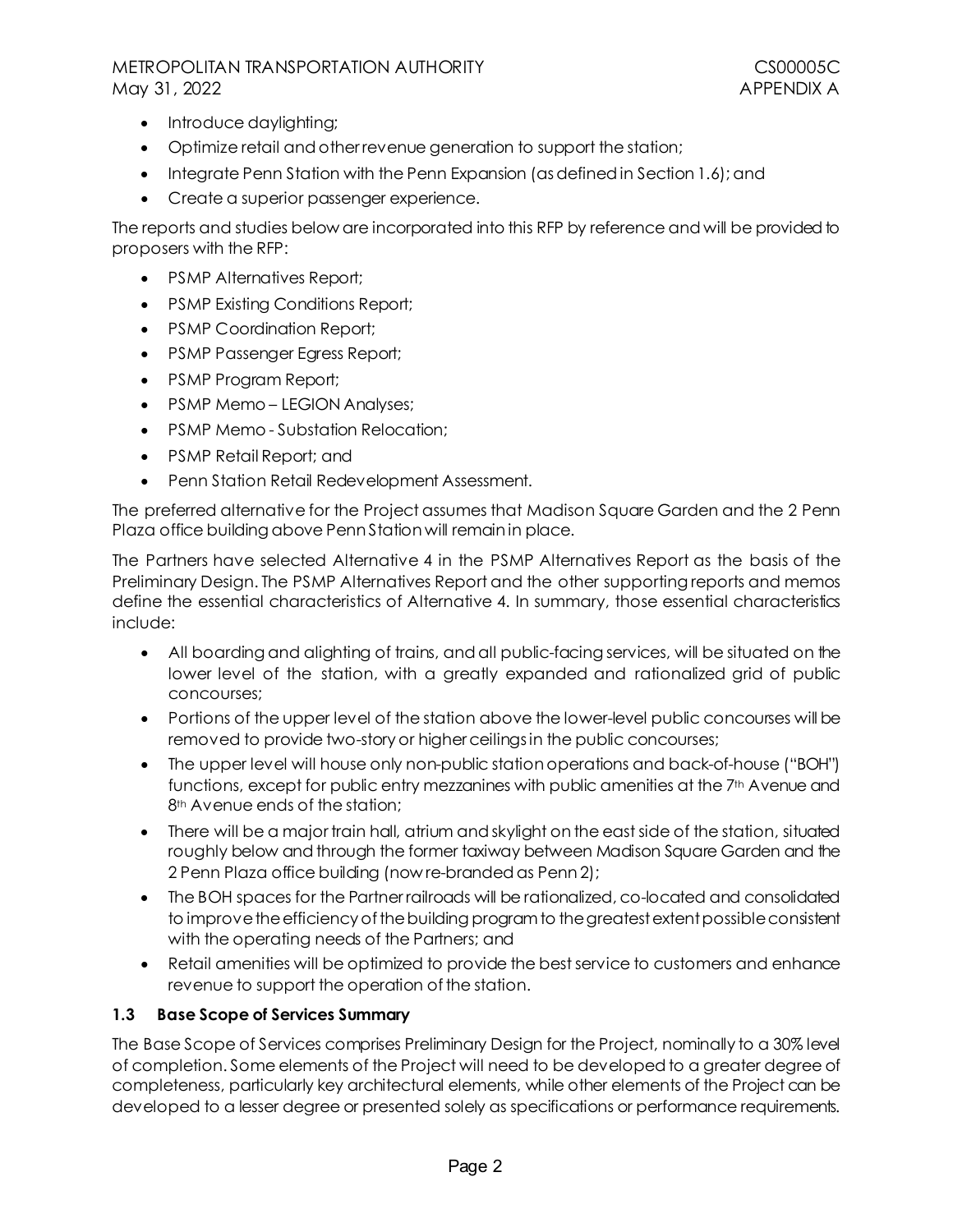The Base Scope of Services includes the following three (3) tasks, described in further detail in the sections below:

Task 1: Pre-Design Services;

Task 2: Preliminary Design; and

Task 3: Supporting Stakeholder Outreach.

# <span id="page-6-0"></span>**1.4 Option Scope of Services Summary**

The Option Scope of Services comprises further design and other services to support the method of procurement and deliveryonce it is selected by the Partners; and design development of other related transportation improvements.

The Option Scope of Services includes the following six (6) Options, described in further detail in the sections below:

Option 1: Bridging Documents and Procurement Support - Single Design-Build or P3 Contract; Option 2: Bridging Documents and Procurement Support – Multiple Design-Build Contracts; Option 3.1: Final Design and Contract Documents – Alternative Delivery Method; Option 3.2: Construction Support – Alternative Delivery Method Option 4: Design Development for Subway Improvements; and Option 5: Design Development for Underground Connections.

# <span id="page-6-1"></span>**1.5 Deliverables and Schedule Overview – Base Scope of Services**

The primary deliverables for the Base Scope of Services are:

- Preliminary Design drawings;
- Preliminary renderings;
- Preliminary 3D structural model and Building Information Management ("BIM") model; and
- Preliminary technical specifications (CSI technical divisions 2 through 50).

Other specific deliverables are enumerated in the following sections.

The key Preliminary Design submittal milestones are summarized i[n Table 1-1](#page-6-3)below. The Preliminary Design phase of this Contract must be completed within 12 months after written Notice to Proceed ("NTP").

<span id="page-6-3"></span>

| Table 1-1: Base Scope of Services - Key Project Milestones |  |
|------------------------------------------------------------|--|
|                                                            |  |

| <b>Submittal</b>               | Due              |  |
|--------------------------------|------------------|--|
| <b>Project Management Plan</b> | NTP+1 Month      |  |
| <b>Existing Conditions and</b> | NTP+4 Months     |  |
| <b>Investigation Report</b>    |                  |  |
| <b>Midpoint Submittal</b>      | NTP+6 Months     |  |
| <b>Draft Final Submittal</b>   | NTP+101/2 Months |  |
| <b>Final Submittal</b>         | NTP+12 Months    |  |

# <span id="page-6-2"></span>**1.6 Project Overview and Background**

Penn Station, owned by Amtrak and used as well by Long Island Rail Road ("LIRR") and NJT, with connections to six New York City Transit ("NYCT") subway lines, is the busiest transit hub in North America. Reduced to a basement and two (2)sub-basements below the Madison Square Garden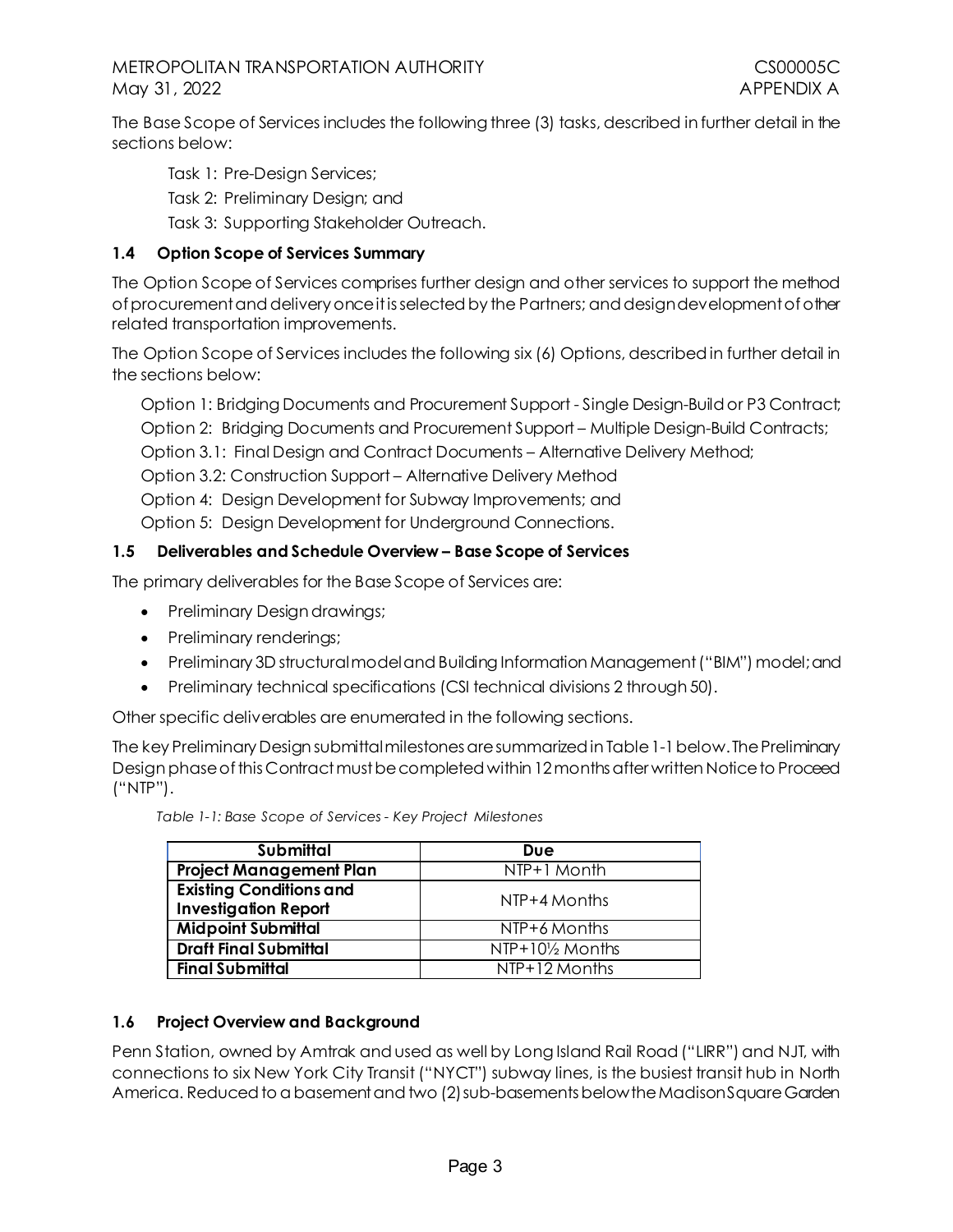entertainment complex and the 2 Penn Plaza office building after the demolition of the original station headhousein the 1960s, Penn Station currently provides a substandard environment for the roughly 600,000 people who passthrough it each day pre-Covid and for the station and railroad workforces who maintain and operate it.

Reconstruction of existing Penn Station is an important goal of both New York State's and Amtrak's wide-ranging infrastructure programs. As the State's economy recovers from the COVID-19 pandemicand our region's population and workforce continue to grow, so too have the pressures on our transportation system, particularly on the commuter and intercity rail services running to and through Penn Station. New York City needs a new, state-of-the-art passenger rail hub that will connect and complement ongoing and future infrastructure investments and offer a fitting rail gateway to a unique economic and cultural capital.

The Project is intended to transform Penn Station to improve customer experience, increase passenger handling capacity, address substandard conditions, and restore the status of Penn Station to a world-class transportation facility.

Moynihan Train Hall, including the West End Concourse at the 8th Avenue end of the Farley Building, is now Amtrak's primary passenger ticketing, waiting and boarding facility, complemented by extensive retail development and passenger amenities. In addition, LIRR has additional ticketing facilities there and LIRR passengers are able to access some, though not all, LIRR trains from Moynihan.

Other key projects that affect the Project include:

- LIRR's 33rd Street Concourse in Penn Station is currently under construction. The new East End Gateway entrance to LIRR at 33rd Street and 7th Avenue is now in service;
- NJT has reached 30% design for a project to extend the Central Concourse on the lower level of Penn Station to serve Platforms 1 through 6, with new connections to the upper level and a new direct entrance pavilion on 31st Street between 7th and 8th Avenues;
- Amtrak and Vornado Realty Trust ("VNO") are working jointly to improve the entrance to Penn Station at 32<sup>nd</sup> Street and 7<sup>th</sup> Avenue, such improvements to include a new entrance canopy, a third escalator and an elevator;
- Amtrak will be re-purposing the space on the west side of the upper level of Penn Station that formerly housed its ticketing and Acela Lounge before these functions were moved to Moynihan Train Hall;
- Penn Station Access ("PSA"), a project to provide direct Metro-North Railroad ("MNR") access to Penn Station via the Hell Gate Line, serving four (4) new stations in the East Bronx, is in construction. Studies are underway to evaluate bringing additional MNR service directly down the Hudson Line into Penn Station;
- East Side Access("ESA"), a project that will link LIRR customers to a new eight-track terminal beneath existing Grand Central Terminal, is in construction and projected to begin operations by the end of 2022. ESA will open track slots in Penn Station to be made available for MNR service made possible by the PSA project;
- The LIRR Mainline Expansion Project ("Third Track") will open for service in 2022. Together with ESA, the completed LIRR Double Track project and other improvements, the Third Track project will permit a 45% increase in LIRR peak service into New York City, while also allowing significant growth in reverse-peak-direction service to Long Island;
- New York, New Jersey and Amtrak have completed federal environmental review for the Hudson River Tunnel ("HRT") project to build two (2) new single-track tunnels under the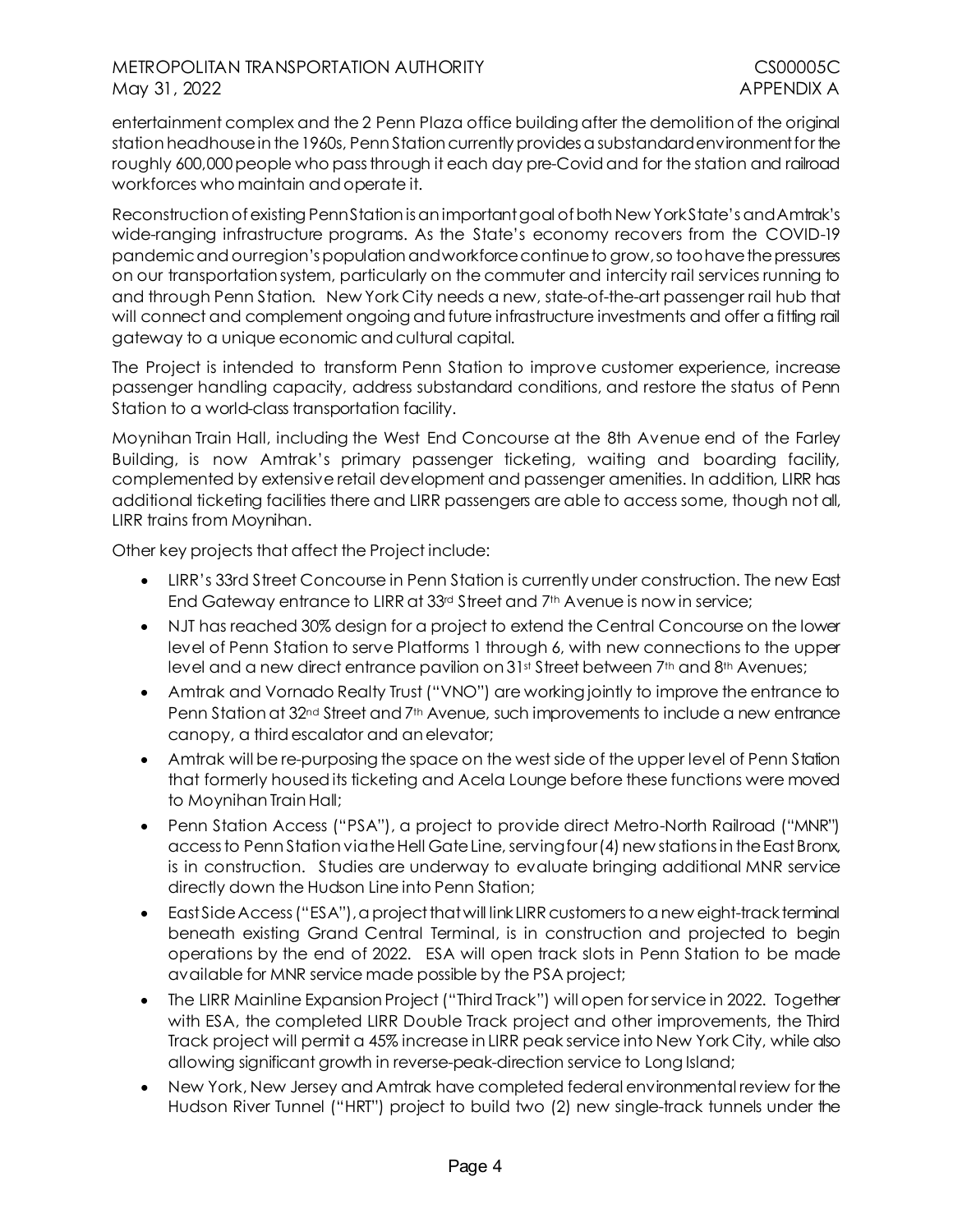Hudson River and rehabilitate the two (2) existing tunnels, known as the North River Tunnels. They are beginning Preliminary Design for HRT and for an expansion of Penn Station (the "Penn Expansion"). Together, the HRT project and the Penn Expansion constitute a significant portion of Amtrak's Gateway Program. The Partners currently favor a Penn Expansion alternative immediately to the south of existing Penn Station, subject to a feasibility study and federal environmental review.

# <span id="page-8-0"></span>**1.7 Project Limits**

This Technical Scope of Services includes the following locations in, around, surrounding or associated with Penn Station (the "Project Limits"):

- The entirety of Penn Station from  $7<sup>th</sup>$  Avenue to  $8<sup>th</sup>$  Avenue and from W. 31st Street to W. 33<sup>rd</sup> Street, owned by Amtrak, at street level and below street level, including areas leased by LIRR and NJT;
- The train shed below Penn Station and the Farley Building and service tunnels below the track level;
- The train yards to the west of the Farley Building, including the  $38<sup>th</sup>$  Street Yard;
- The Penn Station service building across 31st Street from Penn Station, owned by Amtrak (the "Service Building");
- All abutting sidewalks and streets, regardless of owner, extending to the building line on the opposite side of each street;
- All entrances to Penn Station;
- Areas that are potential connections to adjacent transportation spaces including:
	- o Moynihan Train Hall (for coordination and integration);
	- o West End Concourse;
	- o Property contemplated for Penn Expansion;
	- o NYCT A/C/E and 1/2/3 stations and connections to B/D/Q/N/R/W 34th Street stations and PATH 33rd Street station;
- Possible uses on adjacent privately-owned property, including:
	- o Space within the footprint of 1 Penn Plaza, the adjacent buildings and plazas sometimes known as 1 Penn East and 1 Penn West, and 2 Penn Plaza, all owned by VNO;
	- o The former taxiway between Madison Square Garden and 2 Penn Plaza, owned by MSG Sports and Entertainment, LLC ("MSG"), in which both Amtrak and VNO have easement rights; and
	- o Space above Penn Station at and above street level owned by MSG, including the Privately Owned Public Spaces ("POPS") at the corners of 8<sup>th</sup> Avenue and 33<sup>d</sup> and 31st Streets.

# <span id="page-8-1"></span>**1.8 Integration of Penn Reconstruction and Penn Expansion**

The preliminary design of the Penn Expansion will be done by others and is not part of this Project. This Technical Scope of Services does include all efforts necessary to ensure effectivecoordination between the Preliminary Design of the Project and the preliminary design of Penn Expansion.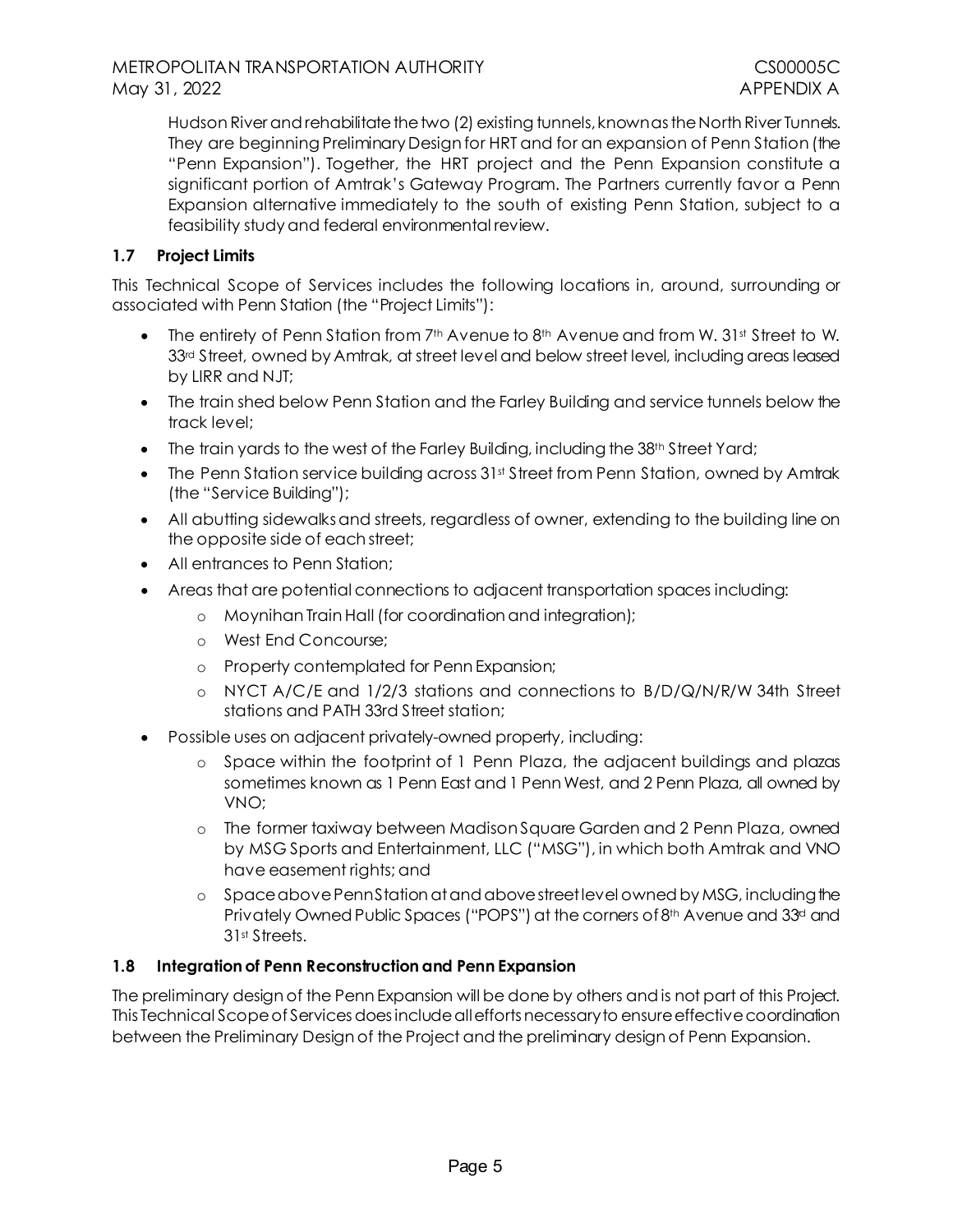# METROPOLITAN TRANSPORTATION AUTHORITY **COMPUTER SHOW ALL ASSESS** May 31, 2022 **APPENDIX A**

# <span id="page-9-0"></span>**1.9 NEPA / Section 106 / Section 4(f)**

NEPA / Section 106 / Section 4(f) consulting, analysis and documentation are not part of the Project. They are the responsibility of the NEPA consultant team led by AKRF, Inc. (the "NEPA Consultant"), contracted to MTA C&D on behalf of the Partners. The NEPA / Section 106/ Section 4(f) services will take place concurrently with the work described in this Technical Scope of Services. The NEPA classification for this Project is anticipated to be either a Categorical Exclusion or an Environmental Assessment. Support the NEPA process by responding to technical questions and by providing technical data, analysis, drawings, illustrations and other graphics, tables or information to the NEPA Consultant as directed by MTA C&D.

# <span id="page-9-1"></span>**1.10 Service Building**

The replacement/relocation of the Service Building is part of the Penn Expansion and is not part of this Technical Scope of Services. However, heating, ventilating and air conditioning ("HVAC") equipment, electrical service, track switch pneumatics and other infrastructure in the Service Building supply Penn Station and must be kept operational throughout construction of the Project. Any interimmechanical, electrical and plumbing ("MEP") infrastructure needed for the Project will likely be located in the existing Service Building. Field verify these utilities to ensure there are no impacts to the functionality of these services over the course of the construction period of the Project. Work necessary to ensure the continued functioning of the services housed in the Service Building over the course of construction of the Project and to allow for coordinated replacement of the Service Building in the overbuild above the Penn Expansion, if it is located immediately south of Penn Station, is part of this Technical Scope of Services.

# <span id="page-9-2"></span>**1.11 Scope of Retail**

Retail shell space will be delivered as "white box" space. Design and constructionof retail fit-up will be done by others.

# <span id="page-9-3"></span>**1.12 Public Art**

Solicitation and selection of artists will be the responsibility of the public art managers at MTA Arts & Design, NJT Transit Arts, and the Amtrak Transit Arts Committee. Coordinate with these art managers to facilitate the inclusion of public art in the Project.

# <span id="page-9-4"></span>**1.13 Summary of General Design Requirements**

Perform all work in accordance with the design parameters defined in this RFP as well as all applicable standards and reference documents. Throughout the term of this Contract, coordinate the work of the Consultant's own multi-disciplinary design team with the Partners, stakeholders and their contractors and consultants as identified by MTA C&D and organize and participate in reviews with the staffs of all Project consultants and affected agencies to ensure operational compatibility and sustainable designs. This includes coordination with consultants that the Partnershave engagedas Project Management Consultants or to perform technical feasibility studies, preliminary design of the Penn Expansion and NEPA environmental review of the Project and the Penn Expansion.

Ensure that all design documents are reviewed, coordinated, evaluated, and refined such that the Project objectives are achieved. This includes meeting railroad operational and maintenance requirements, as well as commitments established in the NEPA environmental review and accompanying preliminary operations, feasibility, and construction phasing studies. Ensure that the impacts of design changes are reflected through the totality of the design.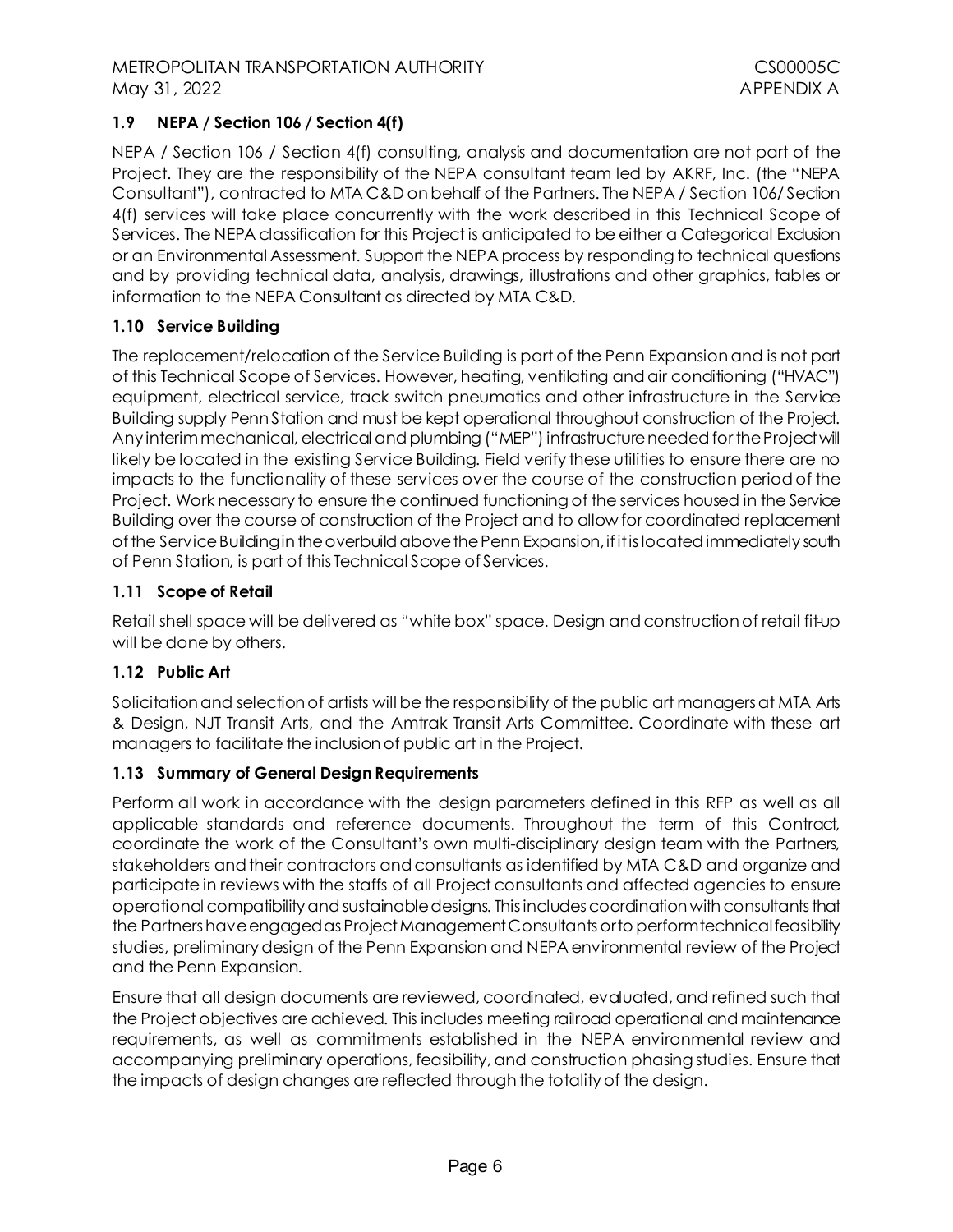## METROPOLITAN TRANSPORTATION AUTHORITY **COMPUTER SHOW AND THE COMPUTER SHOW ASSESS** May 31, 2022 **APPENDIX A**

Plan all work with reference to and in conformity with all information available relating to existing facilities, utilities and structures within the Project Limits. Obtain any information not already available through the Consultant'sinspection of the site, preparation of any additional survey and testing, review of PSMP reports and studies and examination of relevant public records and/or other available information. Verify all information provided by stakeholders.

Respond to questions promptly and, when so requested, perform studies, assemble and evaluate data, prepare fact sheets, reports and cost estimates, and determine the effects of changes, if any, made to the Project schedule and/or scope of work.

Provide a cost-effective design and emphasize a philosophy of cost-effectiveness throughout all levels of the Consultant's organization, including subconsultants.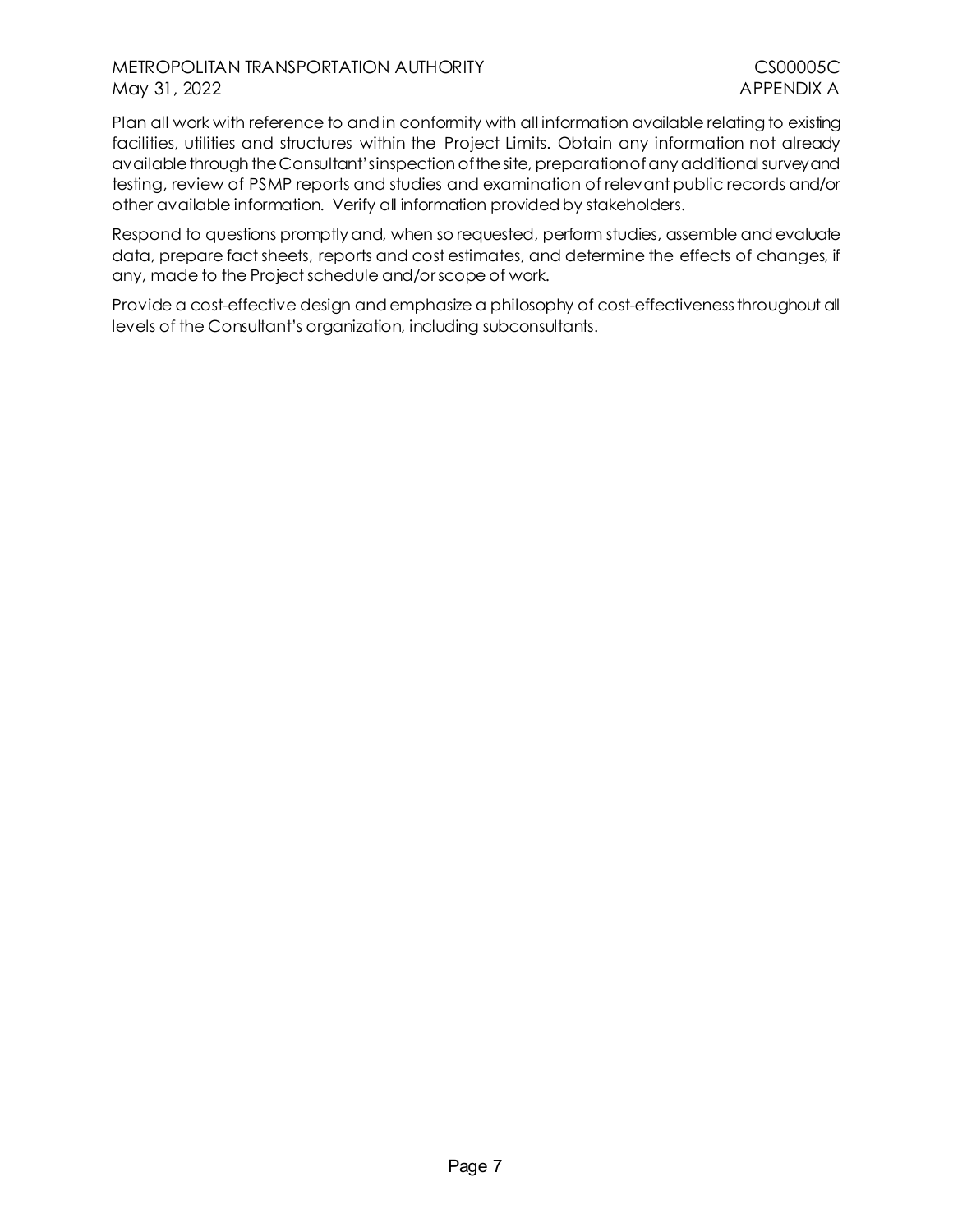# <span id="page-11-0"></span>**2 Project Support Services**

This Section comprises the services that are applicable to the Project generally, and that the Consultant will provide across all Tasks and all Options.

## <span id="page-11-1"></span>**2.1 Electronic Management of Project Records**

MTA's ASITE platform will be the electronic document control and storage and project management platform for the Project. It was also used for the PSMP reports and studies. MTA's Bentley ProjectWise Design Integration platform will be the electronic design and modeling file control and storage platform for the Project. Work with MTA's ASITE team to configure the platform to best support the specific needs of the Project, design and automate workflows, and enable it to interface with the MTA's ProjectWise platform. See Sectio[n 4.4](#page-18-4) for further BIM requirements.

Develop and implement the document management system and a collaborative management system that can be used by the Consultant and the Partners for the duration of the Project, from Preliminary Design through asset management, in a way that facilitates portability. Observe MTA's data and security protocols and coordinate with any such protocols of Amtrak and NJT. The development of an asset management system is not part of this Technical Scope of Services.

Coordinate with the Project staffs at Amtrak and NJT and their respective IT Departments to ensure full access to the MTA ASITE and ProjectWise platforms. MTA C&D will assist as needed.

Establish protocolsto effectively manage the creation, naming, revision tracking, and retrieval of project records, and train all staffs in these protocols. Specific protocols will be needed for drawings, specifications, meeting minutes, schedules, cost estimates, reports, memos, procedures, and review comments and responses. Tracking of stakeholder comments and responses will require particular attention.

Configure the ASITE platform to manage the flow and tracking of documents between the Consultant and the Partners, and to provide controlled and limited access to outside parties such as New York City agencies and stakeholders to facilitate the transfer of documents. Establish a method of controlling access to documents containing Sensitive Security Information ("SSI") and include details in the Project Management Plan.

#### <span id="page-11-2"></span>**2.2 Project Work Sessions/ Meetings**

Given the complexity of the Project, there will need to be a robust schedule of both regular and ad hoc meetings of various types to allow for oversight and to share information widely among the Partners and Project participants in a timely manner. Identify a program of meetings to serve these purposes efficiently and without unduly tying up Consultant and Partner resources. This program of meetings will change as needed over the course of the Project. All meetings and Consultant staff support required for these purposes and as directed by MTA C&D are part of this Technical Scope of Services.

Schedule, organize and prepare agendas, information, presentations and other materials for all meetings as appropriate. Record and distribute meeting notes or minutes when appropriate, documenting all decisions and actions arising from each meeting. Track the status of all such decisions and actions and any follow-ups and report the status of each at subsequent meetings as appropriate.

Identify and organize workshops on topics or issues that require in-depth study and participation by the staffs of the Partners and/or presentations by subject matter experts.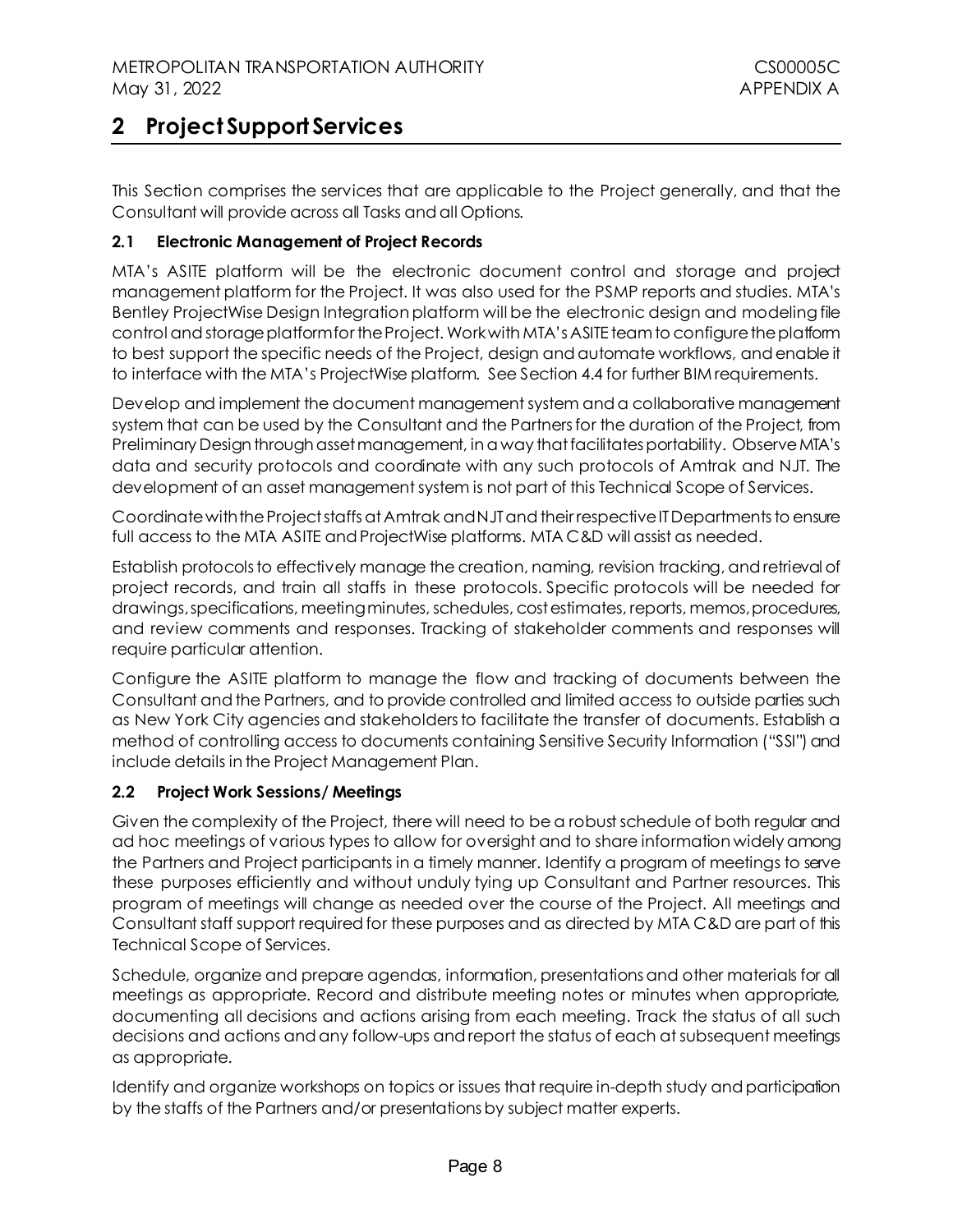Beyond general outreach efforts, it will be necessary to brief or have collaborative design sessions with a key subset of stakeholders on a regular or ad hoc basis. These may include:

- New York City Department of City Planning ("NYCDCP");
- New York City Department of Transportation ("NYCDOT");
- New York City Department of Environmental Protection ("NYCDEP");
- New York Police Department ("NYPD")'
- Fire Department of New York ("FDNY");
- Con Ed;
- Local community boards and civic groups;
- VNO or any of its affiliates and any consultants or contractors they may employ;
- MSG or any of its affiliates and any consultants or contractors they may employ.

## <span id="page-12-0"></span>**2.3 Project Management Plan**

Submit a Project Management Plan ("PMP") within one (1) month after Notice to Proceed. Include:

- Consultant team organization, including:
	- o An organization chart showing key personnel;
	- o Responsibilities and roles of key personnel;
	- o Sub-consultants' and subcontractors' roles and responsibilities;
	- o DBE compliance and monitoring; and
	- o Key personnel change notifications and procedures.
- A design schedule showing the logic of the Preliminary Design process, including:
	- o Critical path for delivery of the Project;
	- o Deliverable milestones;
	- o Hold points for review and anticipated review durations;
	- o Key design tasks, with durations and links to precedent and antecedent tasks;
	- o Constructability reviews; and
	- o Quality control and quality assurance reviews and anticipated durations.
- Quality Management Plan;
- Risk and Opportunities Management Plan for the work of this Contract;
- Document and Workflow Control Plans: and
- Dashboard(s) the Consultant proposes to use to monitor and manage Project progress.

#### <span id="page-12-1"></span>**2.4 Monthly Progress Report**

Submit a monthly report with each monthly invoice. Include:

- Major activities undertaken and progress by Task;
- Activities and progress by disciplines not captured above;
- A Project schedule update;
- A commercial update, including progress on meeting participation goals and a copy of the Consultant's DBE Form E for the reporting month;
- Update to the Risk and Opportunities Management Plan, if any; and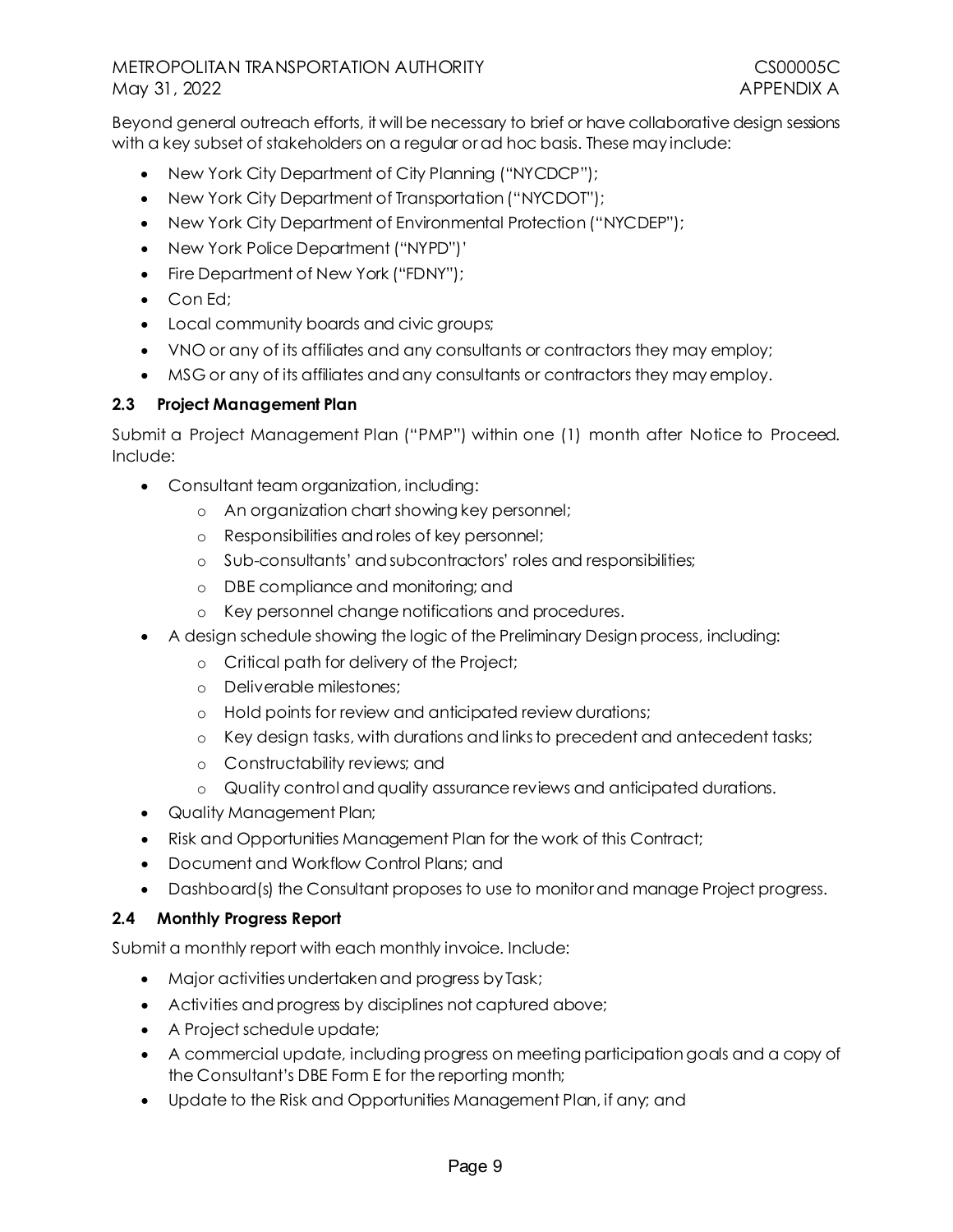• A narrative summary of progress, issues faced or anticipated and recommendations for MTA C&D or Partner actions to mitigate issues or facilitate progress of the work.

Indicate and explain any delays in the Project work against the Project schedule and the plan to mitigate any such delays and meet the Project schedule.

# <span id="page-13-0"></span>**2.5 Engineering Reports**

Prepare and issue purpose-specific engineering reports to record the basis for major design decisions, to obtain approvals of the Consultant's technical recommendations and designs, or to document revisions to PSMP reports (in which case, only the changed elements that supersede the PSMP report need be issued, in the form of a supplemental report).

# <span id="page-13-1"></span>**2.6 Safety and Security**

Submit a Safety and Security Plan for the work of this Contract, including all field inspections and surveys and project office safety and security protocols. A corporate Safety and Security Plan used by the Consultant or, if the Consultant is a joint venture, used by its individual members may be submitted to meet this requirement if it adequately addresses all issues relevant to this Project. Submit a Site-Specific Safety Work Plan ("SSSWP"), by activity, to Amtrak for review and approval prior to beginning any work activities in the station.

# <span id="page-13-2"></span>**2.7 Federal, State, City, and Local Agencies and Utilities Coordination**

Meet with the Partners and all relevant agencies and prepare presentations and documentation to secure approvals and permits from governmental/regulatory agencies, utility companies and other authorities having jurisdiction ("AHJ") over the work of this Contract. Perform the work of this Contract in conformance with their requirements.

# <span id="page-13-3"></span>**2.8 Coordination with Railroad Operations**

Give due consideration during the design phase to makingcertain that constructionof the Project can be performed expeditiously, minimizing, to the extent possible, disruption of railroad operations and inconvenience to the public. Develop definitions and descriptions of all applicable types of track outages and other events required to perform all anticipated construction on railroad property. Develop a schedule of costs for each of the defined outage types and other events required to perform all anticipated construction on railroad property, along with a proposed baseline number of outages or other events assigned for the use of the prospective construction contractor.

Amtrak and LIRR force account work may be required to execute field inspections or surveys under this Contract and will be required for the work of the Project. Submit all required information, secure all required agreements and make all necessary arrangements and payments for the Partners' force account work under this Contract.

# <span id="page-13-4"></span>**2.9 Real Estate**

Identify property needed for the Project. Results of the property acquisition process may necessitate changes in the Preliminary Design, which design changes are deemed to be included in this scope. Coordinate with the Partners' real estate staffs, consultants and counsels to provide engineering support services as needed in acquiring the property, which may be acquired by either MTA or Amtrak. Prepare appraisals, title searches, surveys, property acquisition maps and metes and bounds descriptions by a licensed city surveyor as directed. Participate in meetings as directed in support of property and easement negotiations with property owners.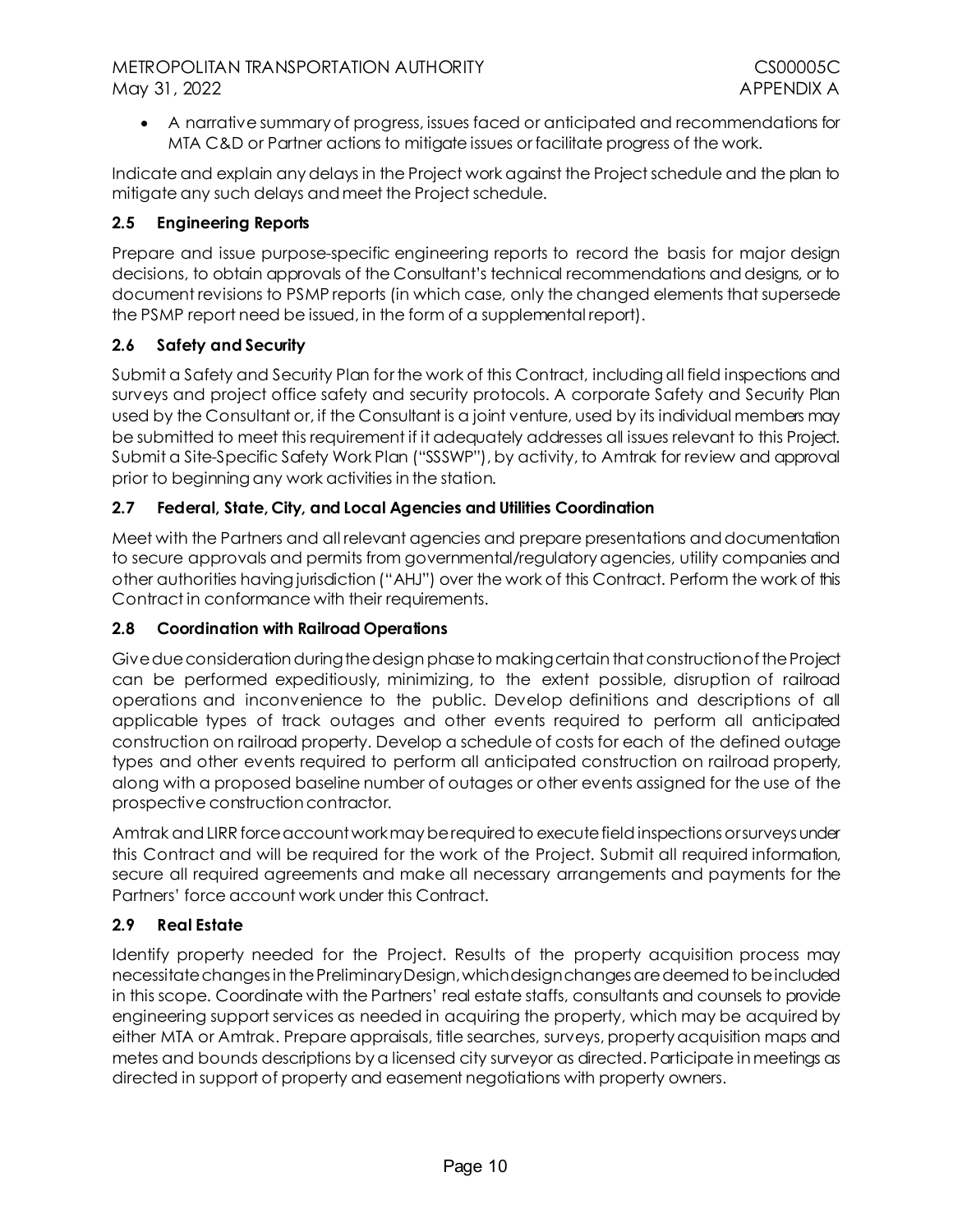Conduct analyses of alternatives to evaluate trade-offs between design goals and the costs and difficulties of acquiring real estate and make recommendations.

Identify permanent and temporary property easements and construction licenses, including construction easements, to be acquired. For each property, determine the approximate date of use, duration of usage, size, location and purpose of its intended use. Prepare appraisals, title searches, surveys, maps and metes and bounds descriptions by a licensed city surveyor as directed.

Provide technical support for revisions to existing or proposed leases, construction licenses and maintenance agreements among the Partners or between the Partners and third parties. Support development of third-party agreements as needed.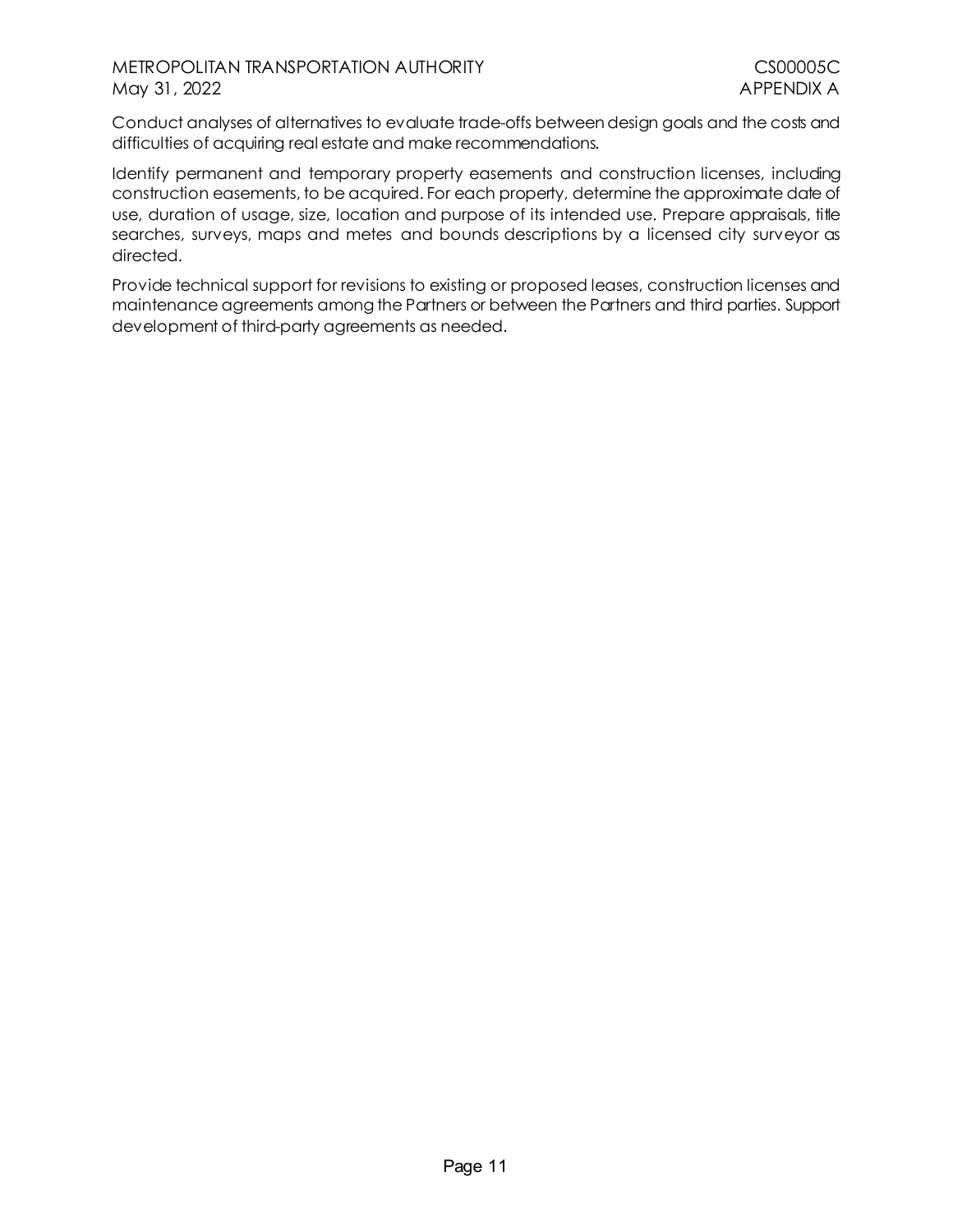# <span id="page-15-0"></span>**3 Task 1: Pre-Design Services**

# <span id="page-15-1"></span>**3.1 Site Visit**

Make a personal examination of the Project site. Note the existing conditions and, to the extent that existing conditions impact the design work, make recommendations on the approach to address those conditions. All site visits involving entering Amtrak property mustconform to Amtrak's requirements, including Permission to Enter if required. All Consultant and sub-consultant personnel entering Amtrak property must carry a current contractor identification badge. All site visits involving entering MTA agency property must conform to MTA agency requirements. All site visits involving entering NJT property must conform to NJT agency requirements.

#### <span id="page-15-2"></span>**3.2 Review Available Information on Existing Conditions**

Review all documentation herein and additional information developed by the PSMP study not included in this RFP that will be made available to the Consultant. Meet with each of the Partners to obtain any additional information they may possess that will be useful in Preliminary Design.

#### <span id="page-15-3"></span>**3.3 Surveying and Mapping**

Conduct and document the following surveys:

- Topographic survey of adjacent streets, sidewalks, property lines, building lines, bicyde lanes, etc. Survey shall include spot finish floor and ceiling elevations inside the existing station;
- Utility and property surveys (See Real Estate Section); and
- Dimensional Survey of undocumented areas.

#### <span id="page-15-4"></span>**3.4 Geotechnical**

#### **3.4.1 Investigations and Testing**

Perform a geotechnical investigation to supplement any available geotechnical subsurface information. The geotechnical investigation must be of sufficient detail to characterize subsurface conditions to the extent required for implementation of the Project and should include but not be limited to borings, test pits, soils and or rock laboratory analyses, and environmental samplings. Retain one (1) or more drilling firms licensed to perform work in New York State with experience in drilling within New York City and along active railroad and transit corridors. The drilling firms must obtain all required permits for their work. All drilling must be supervised, and logs prepared by experienced engineer(s)/geologist(s). To determine and monitor the water table during design and construction, place groundwater monitoring wells or piezometers in suitable locations as required for design. All geotechnical investigation work on Amtrak property will be subject to approval by Amtrak. In addition, arrange to do test pits at track level to confirm foundation geometry. Probe selected foundations.

Prepare a Geotechnical Investigation Plan in advance of the work for review and approval, including boring and test pit plan and the track outages that will be required and when.

Investigate all existing site drainage and possible sources of water leakage into the station. Be aware that there has long been a persistent problem with water intrusion into the station and train shed at and adjacent to 8<sup>th</sup> Avenue. This problem will require in-depth investigation to identify the source(s) of the water and design a permanent solution to the problem. Perform test pits or other destructive or non-destructive testing needed to support this effort.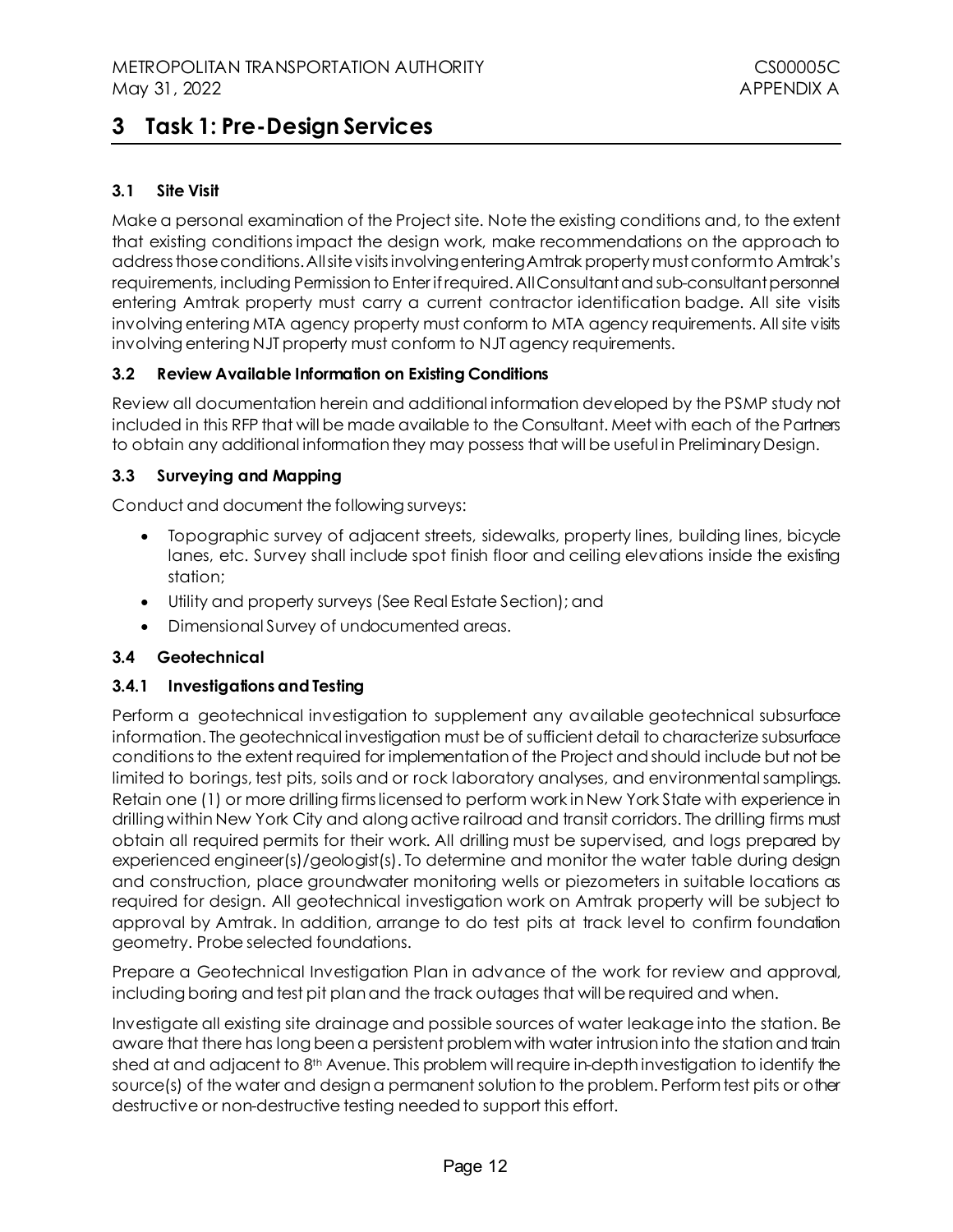## **3.4.2 Geotechnical Data Report**

Document the results of the geotechnical investigation program in a Geotechnical Data Report. Prepare the report for the entire Project and include subsurface information and laboratory testing data gathered during the geotechnical investigation, as well as any available information provided by the Partners. The report must provide the data required to support design and construction of new or strengthened columns, electrical substations, catenary support structure foundations, drainage improvements or other Project facilities. Provide location plan(s), geologic sections, all boring and test pit data and results of drainage and water intrusion investigation.

#### **3.4.3 Geotechnical Interpretive Report**

Prepare a Geotechnical Interpretive Report based upon the geotechnical investigations and data collected. Include an engineering evaluation of subsurface conditions; geotechnical design criteria for both permanent and temporary structures; soil and rock engineering design parameters; design groundwater levels; a discussion of geotechnical design alternatives and construction considerations; an assessment of construction impacts on adjacent facilities; and requirements for a geotechnical instrumentation program for the protection of the adjacent facilities.

#### <span id="page-16-0"></span>**3.5 Environmental Investigations/Remediation**

Survey and investigate to determine whether any hazardous materials exist within the Project Limits that may impact work on the Project. Hazardous materials may include asbestos, paint containing lead, PCBs, batteries, underground storage tanks, and soil contaminated by petroleum or any hazardous or non-hazardous waste. Significant quantities of hazardous materials have been identified in previous projects to be present in Penn Station. Prepare a Hazardous Materials Report presenting these findings. Retain an environmental investigation and remediation firm(s) licensed to perform work in New York State. Prepare a Hazardous Materials Report presenting findings and recommendations for remediation.

Determine how soil and groundwater contamination may affect the Project andincorporate this information into the Report and the plans and specifications.

Develop a preliminary method of disposal in accordance with all federal, state, city, and local agencies for water collected during construction dewatering and prepare necessary specifications.

#### <span id="page-16-1"></span>**3.6 Structural**

A Revit model was compiled during the PSMP study showing approximately 85% of the floor framing. Conduct field investigation to identify structural members concealed behind finishes and not previously documented on the as-built drawings or previous investigations. Use existing asbuilts to extend the localized areas of the model up to the  $2^{nd}$  and  $3^{rd}$  floors and the existing connecting bridge between 2 Penn Plaza and MSG, and to reflect the work done for the construction of the East End Gateway and the ongoing work in the LIRR 33<sup>rd</sup> Street Concourse. Add this information to the Revit model. The goal is a complete and comprehensive Revit model.

#### <span id="page-16-2"></span>**3.7 Standards**

Ensure that all applicable codes, standards, specifications, guidelines, and procedures, including all applicable internal government agency procedures and guidelines, are met. Assess all work elements to ascertain which codes, standards, procedures, and guidelines apply and the AHJ from which approval is needed, and prepare the design accordingly. If requested, complete and submit a compliance checklist.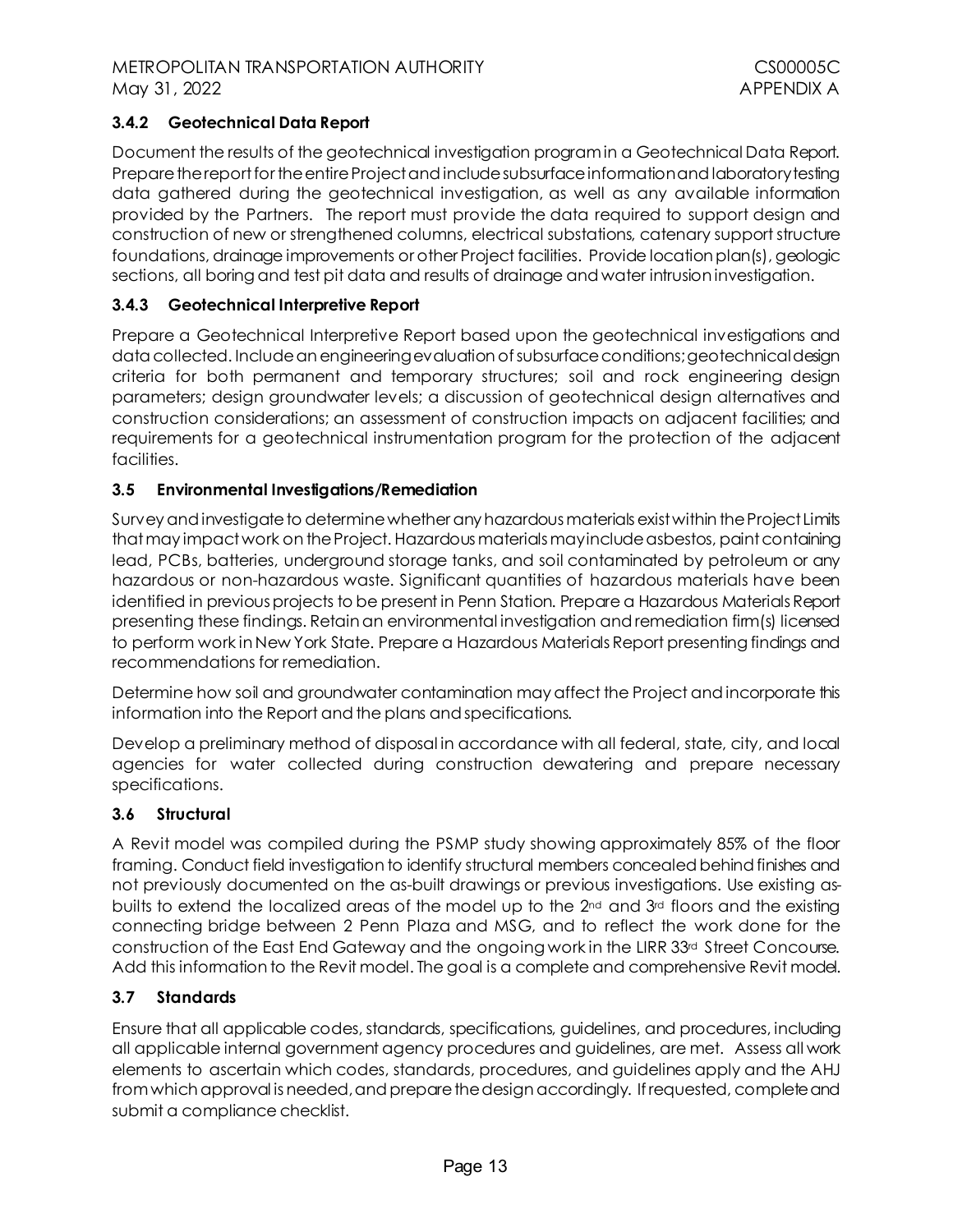New York State recently adopted the Uniform Code Provisions for Rail Stations, dated June 2021. This document is the first building code to provide comprehensive guidance for the design of rail stations. It outlines the application of NFPA 130 to existing rail stations and references the New York State Existing Building Code for supplement. Support continuing discussion among the Partners and first responders on the Construction Codes and Standards that are to be used for the design, and incorporate the decisions reached in the Preliminary Design.

## <span id="page-17-0"></span>**3.8 Facility Design Criteria**

Obtain and review existing design criteria of the Partners. Prepare a memo recommending how each Partner's design criteria will be applied to design and construction of the Project. Submit for review and incorporate all comments. Based on the input from the Partners, establish complete Design Criteria and submit for review.

#### <span id="page-17-1"></span>**3.9 Safety Training**

Consultant personnel who will be involved in visiting and/or working on the sites of the operating railroads will be required to complete Amtrak, LIRR, NJT and, if necessary, MNR contractor safety training every twelve (12) months. Without exception, personnel whodo not complete the training and do not possess a valid contractor pass will not be admitted onto railroad property.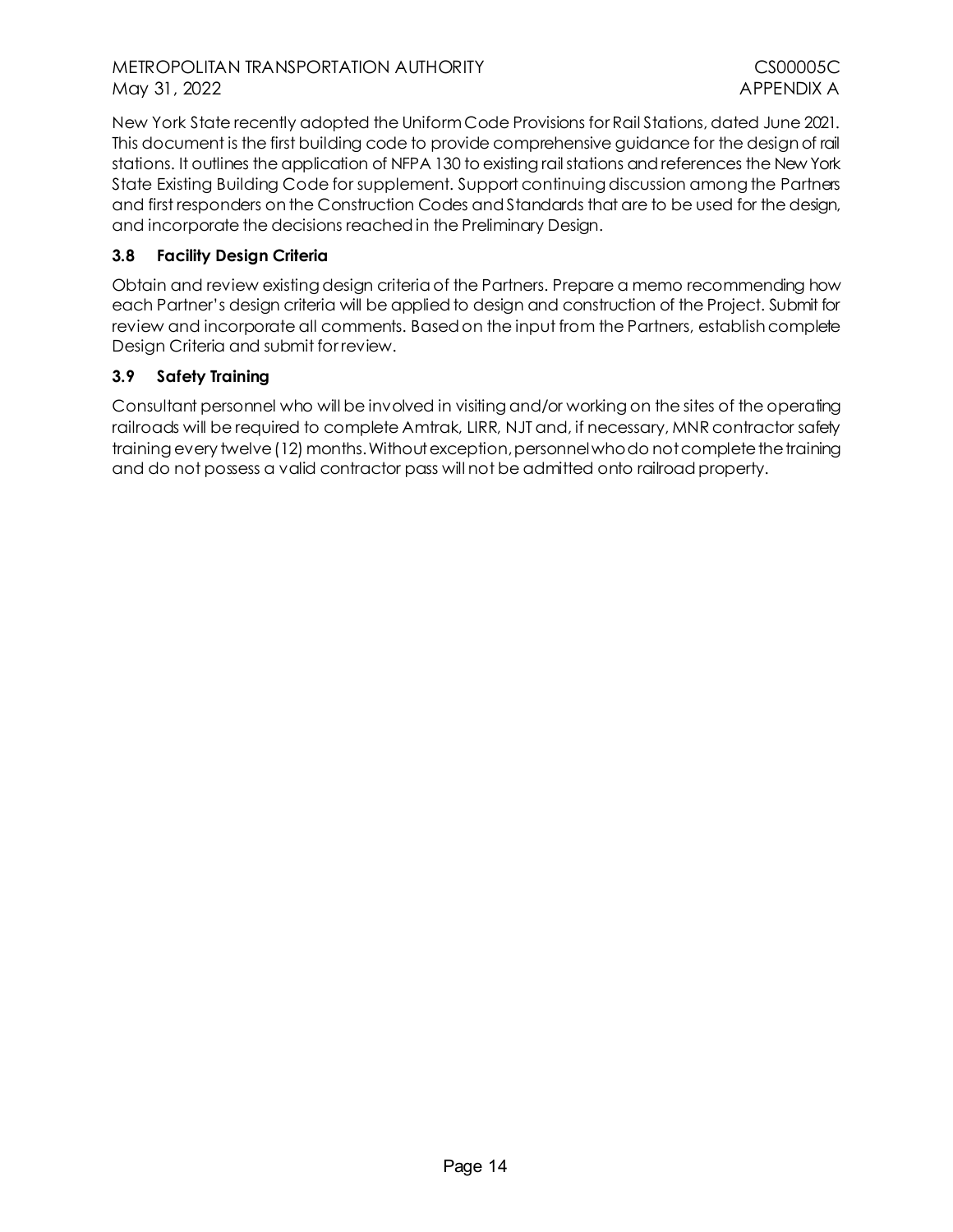# <span id="page-18-0"></span>**4 Task 2: Preliminary Design**

## <span id="page-18-1"></span>**4.1 General**

This task includes the A/E analysis and design work needed to produce the Preliminary Design deliverables, taking into consideration all input and feedback from the Partners and other affected stakeholders, along with the community needs and work performed by the NEPA Consultant. Coordinate with the NEPA Consultant if the preferred design approach triggers additional environmental review.

Address and close out review comments and incorporate them into the Preliminary Design. Submit the final Preliminary Design documents to MTA C&D following incorporation of all Partner and stakeholder comments.

Prepare all drawings, specifications, and addenda in a format acceptable to the Partners and as approved by MTA C&D. Coordinate all documents. Prepare all designs and specifications in compliance with the requirements of all grant and funding partners, including FTA and/or FRA. Determine the coordinate system required and prepare design drawings in that format.

#### <span id="page-18-2"></span>**4.2 Technical Specifications**

Prepare all preliminary specifications in CSI format for all applicable CSI technical divisions. Include key criteria for products and systems, and other requirements that cannot reasonably be depicted in the drawings.

#### <span id="page-18-3"></span>**4.3 Basis of Design Report**

Prepare a Basis of Design Report ("BODR") to supplement the Preliminary Design. The BODR will synthesize the Partners' individual codes, standards, practices into a project-specific set of design criteria and requirements to supplement the technical specifications. Explain the logic behind the selection of the project-specific criteria, and identify and justify any deviations. Identify unresolved issues, if any, that are being carried into the next phase of the design and procurement process.

#### <span id="page-18-4"></span>**4.4 Building Information Management (BIM)**

Design the Project in a fully integrated, state-of-the-art BIM format to coordinate the design/construction process and identify conflicts/clashes and clearance problems before they become field issues.

Provide the Partners with full access to review the model contents and lead monthly progress meetings on the BIM modeling.

See Section 2.1 regarding interfacing with the MTA ASITE management platform.

Prepare a quality control plan/BIM implementation plan for the entire process, including:

- Value management, interference management, and design-changes tracking;
- Assurance that the project data set has no undefined, incorrectly defined, or duplicated elements;
- Assurance that the fonts, dimensions, line styles, levels and other as-built drawing formatting issues follow the CADD Standard and BIM workspace requirements established for the Project; and
- A description of the extent of the BIM model.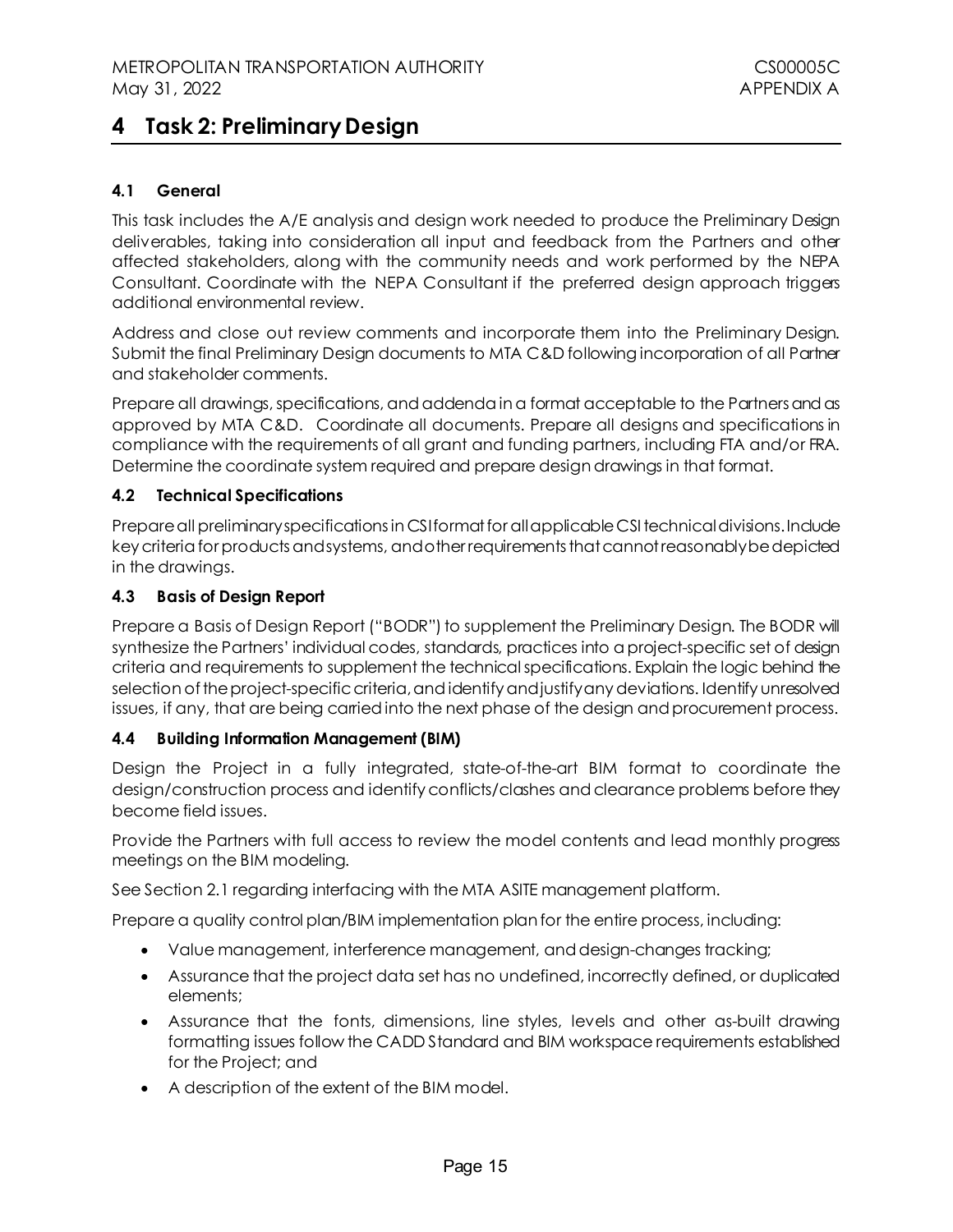Plan and execute the BIM model in such a way that engineering CADD files are generated efficiently and are usable for future contract document production, and theBIM model can serve as a basis for 3-D renderings, "animated" walkthroughs and physical model fabrication.

Submit BIM project models in accordance with the schedule to be specified by MTA C&D and in the format to be directed by MTA C&D.

# <span id="page-19-0"></span>**4.5 Demolition**

Provide plans delineating the areas to be demolished, indicating what elements within each area are to be demolished.

# <span id="page-19-1"></span>**4.6 Architectural Requirements**

## **4.6.1 Functional Program**

Maintain and expand the current functional program database. Incorporate changes and updates as required. Add and populate room characteristics fields (e.g., HVAC, electrical, lighting, plumbing, data, communications, security, finishes, furnishings) by room or room type.

## **4.6.2 Architectural Design Requirements Report**

Prepare an Architectural Design Requirements Report that documents key architectural decisions, supplements the architectural specifications, and includes renderings and other illustrations to serve as a comprehensive documentation of the architectural approach and key architectural characteristics of the Preliminary Design.

## **4.6.3 Passenger Experience Alternatives**

Develop concept-level passenger experience alternatives for entrances, train hall(s), public circulation and public-facing spaces. Integrate retail layout and wayfinding. Develop evaluation criteria and evaluate each alternative under those criteria.

#### **4.6.4 Public Art Coordination**

Make recommendations and coordinate with the public art managers at MTA Arts & Design, NJT Transit Arts, and the Amtrak Transit Arts Committee (TAC).

Prepare an Artwork Implementation Plan. Recommend the allocation of responsibility (among the Partners and/or other entities) for leadership, management and funding for public artwork. Recommend a process for art programming and artist selection. Recommend target budget and funding sources.Determine and document potential artwork locations, and elements and project types to be incorporated in the BODR.

#### **4.6.5 Visualizations**

Prepare architect's in-house renderings for internal discussions, professional progress renderings, animations and videos, and final professional renderings, animationsand videos.

The Master Plan concept includes a video information wall in the East Train Hall. Develop a preliminary concept for using this video wall for passenger information display and preliminary concepts for different types of programming for this wall to activate the train hall. This could include concepts for holiday and special event programming, and public service programming.

#### **4.6.6 Architectural Drawings**

Prepare architectural plans, elevations, building sections, reflected ceiling plans, room finish schedules, representative wall sections and details.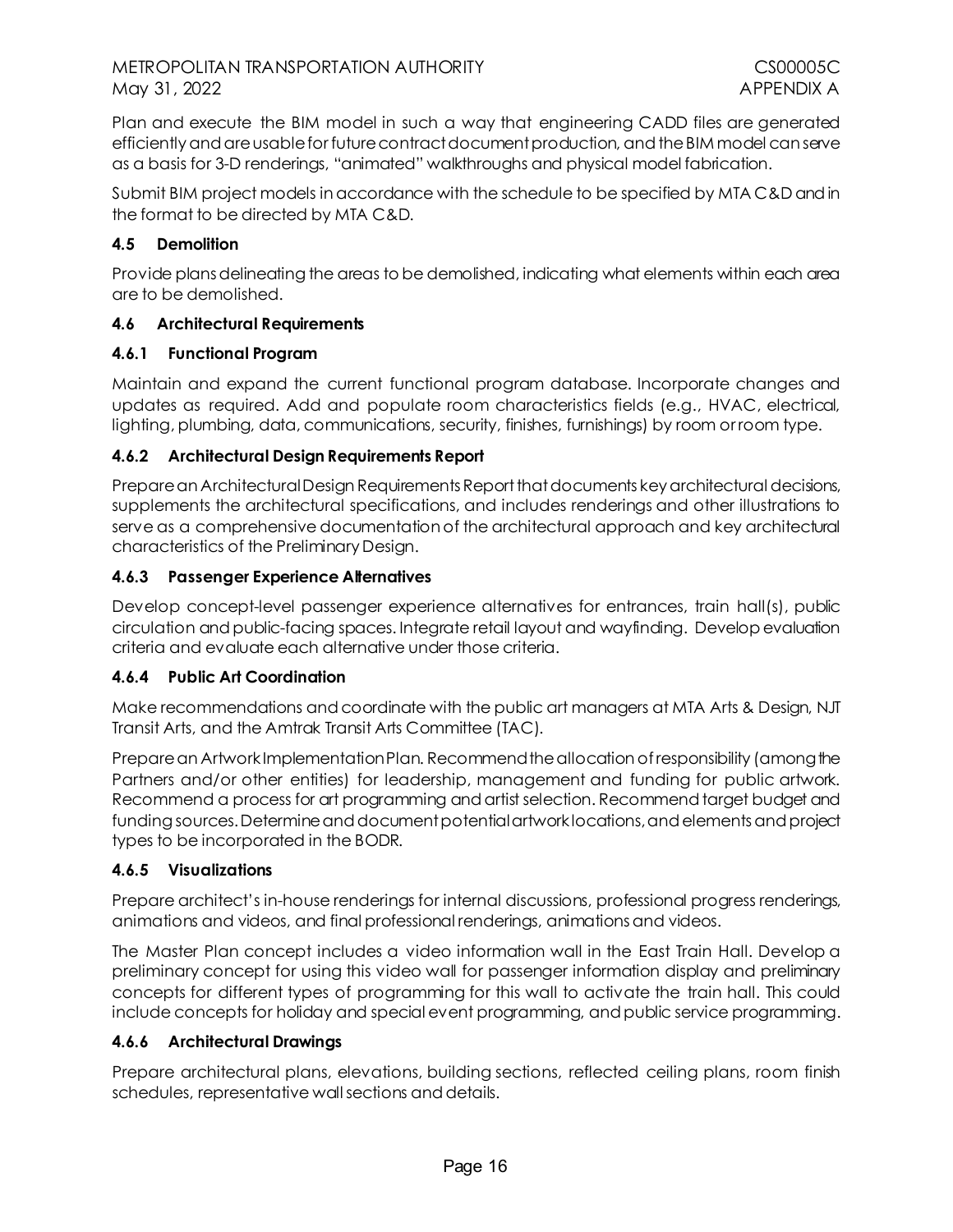### **4.6.7 Furniture, Fixtures & Equipment**

Review existing agency furniture, fixtures and equipment ("FF&E") specifications and procurement procedures. Prepare a plan recommending allocation of responsibility for FFE selection and procurement. Determine furniture quantities, locations and requirements for the reconstructed station including street furniture and interior furniture for waiting areas and BOH spaces. Develop FF&E plans and specifications as necessary for space-proofing purposes.

### **4.6.8 Signage and Wayfinding**

Propose a comprehensive signage and wayfinding strategy to reconcile new signage and wayfinding for the Project with the signage and wayfinding in use in the Moynihan Train Hall and the strategy to be implemented in the LIRR 33<sup>rd</sup> Street Concourse renovation. Include directional signage in all public areas, site and building identification signage, and room identification signage in all station areas. Include a description, analysis, evaluation of the key directional decision points, and hierarchy and recommendation of the types of signs to be used at each. Include circulation diagrams delineating station user routes for the site, building exterior, and each public level of the station.

Design criteria for color, typography, accessibility, hierarchy of messagingand other standards will be established for the Project, informed by the strategy proposed by the Consultant, and implemented by the Consultant.

Include symbols keyed to each of the primary signage types established by the railroads' signage standards in the signage wayfinding design diagrams.

#### <span id="page-20-0"></span>**4.7 Civil and Utilities**

Prepare site plans, showing building lines, curb lines, locations of bollards or other protective structures, entrances, and other physical characteristics that define the Project Limits. Prepare plans, cross sections, and profiles for roadway and driveway modifications necessary to implement the Project. Provide turning movement studies demonstrating feasibility of proposed vehicular access to the site.

Prepare Composite Utilities Plans depicting the location of existing street lighting, telephone/communications, storm drainage, water, and traffic signals.

Coordinate with utility providers to design new services needed to support proposed loads and other requirements in Penn Station. Prepare utility services plans indicating new, modified, and relocated water, sewer, gas and electric services as required to Penn Station and the existing Service Building. Initiate applications to utility owners for new service or modifications to existing service and incorporate their requirements in the Preliminary Design.

#### <span id="page-20-1"></span>**4.8 Environmental**

Based on the assessment performed under Section [3.5,](#page-16-0) prepare criteria and technical specifications for remediation of hazardous materials. Incorporate any requirements that arise from the Section 106 investigation of impacts to historic properties or from the NEPA process for the Project.

#### <span id="page-20-2"></span>**4.9 Structural**

Provide existing plans, foundation plans, structural demolition plans, column schedules, localized part plans, sections and elevations to depict reframing in critical areas, major mechanical and electrical equipment loadings and locations. No detailing other than Architecturally Exposed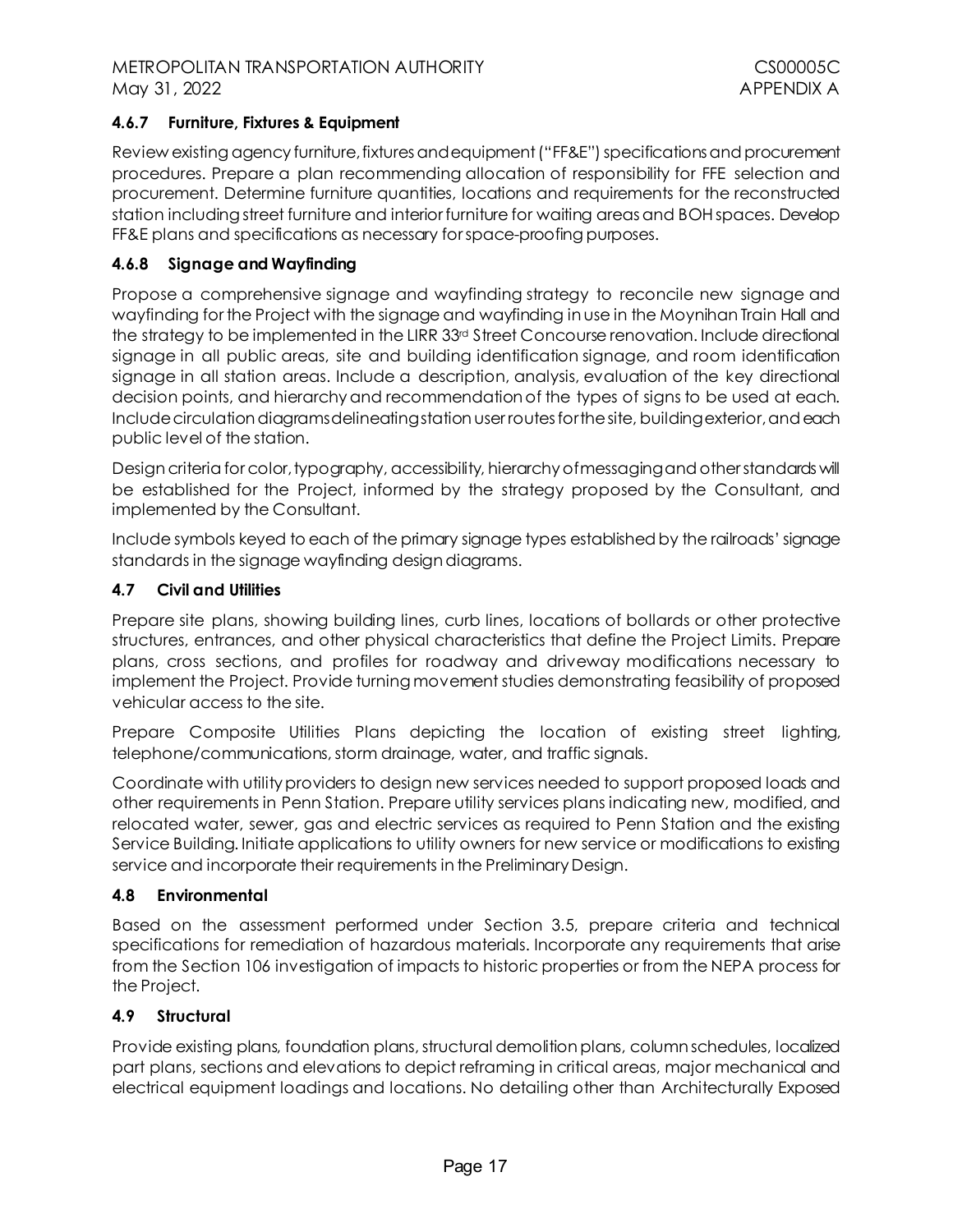Structural Steel ("AESS") is required. Support of excavation ("SOE") design and drawings are not required. Provide appropriate specifications.

Based on the Preliminary Hazard Analysisdescribed in Section [4.13.3,](#page-21-4) conduct analysis of structural hardening to identify impacts on configuration of building structure and systems.

# <span id="page-21-0"></span>**4.10 HVAC**

Prepare layouts of each floor with conceptual single-line ductwork diagrams, conceptual piping layouts, locations of major equipment, equipment schedules presenting preliminary sizing of equipment, and schematic layout of equipment rooms showing existing and proposed equipment for space-proofing purposes. Provide appropriate specifications. Coordinate with SCADA system requirements in Section [4.13.5](#page-22-0).

# <span id="page-21-1"></span>**4.11 Plumbing**

Provide sanitary and waste pipe layouts and riser diagrams, stormwater layouts and riser diagrams, and domestic water layout and riser diagrams. Conduct interface coordination of new sanitary waste vent lines with existing vent lines located within Madison Square Garden. Provide appropriate specifications.

## <span id="page-21-2"></span>**4.12 Vertical Transportation**

Recommend elevator and escalator equipment quantities and types. Support architectural, structural, and MEP work by space proofing and establishing mechanical, electrical and fire protection requirements for VT equipment. Provide appropriate specifications. Coordinate with SCADA system requirements in Sectio[n 4.13.5](#page-22-0).

## <span id="page-21-3"></span>**4.13 Systems and Systems Integration**

# **4.13.1 Systems Integration**

Investigate and confirm the as-built condition of all electrical and electronic systems. Develop a plan to rationalize, coordinate and integrate the various systems enumerated in the following subsections to the extent feasible and desirable, including temporary relocation and permanent replacement. Provide appropriate specifications.

# **4.13.2 Integrated Security, Fire and Life Safety, and Emergency Response Approach**

Support the formation of a Security, Fire and Life Safety and Emergency Response Working Group (the "SFLS Working Group") to develop and implement an integrated approach to fire and life safety, building Supervisory Control and Data Acquisition ("SCADA") system, security systems and emergency response programs. The SFLS Working Group will comprise the Consultant's relevant task leads, corresponding Partner, City and State agency safety and security personnel, and first responders. Reflect the SFLS Working Group's decisions and recommendations in the work.

#### <span id="page-21-4"></span>**4.13.3 Preliminary Hazard Analysis**

Conduct a Preliminary Hazard Analysis ("PHA"). Conduct interviews with the Partners, NYPD, FDNY, MTAPD, Amtrak PD and other security stakeholders and review available incident data. A Security Report prepared by PSMP will be made available to the Consultant as well. Determine and summarize vulnerabilities and identify potential mitigation strategies to be implemented in facility design and operations.

A Threat and Vulnerability Risk Assessment ("TVRA") will be completed at a later stage of design or procurement of the Project and is not part of this Contract.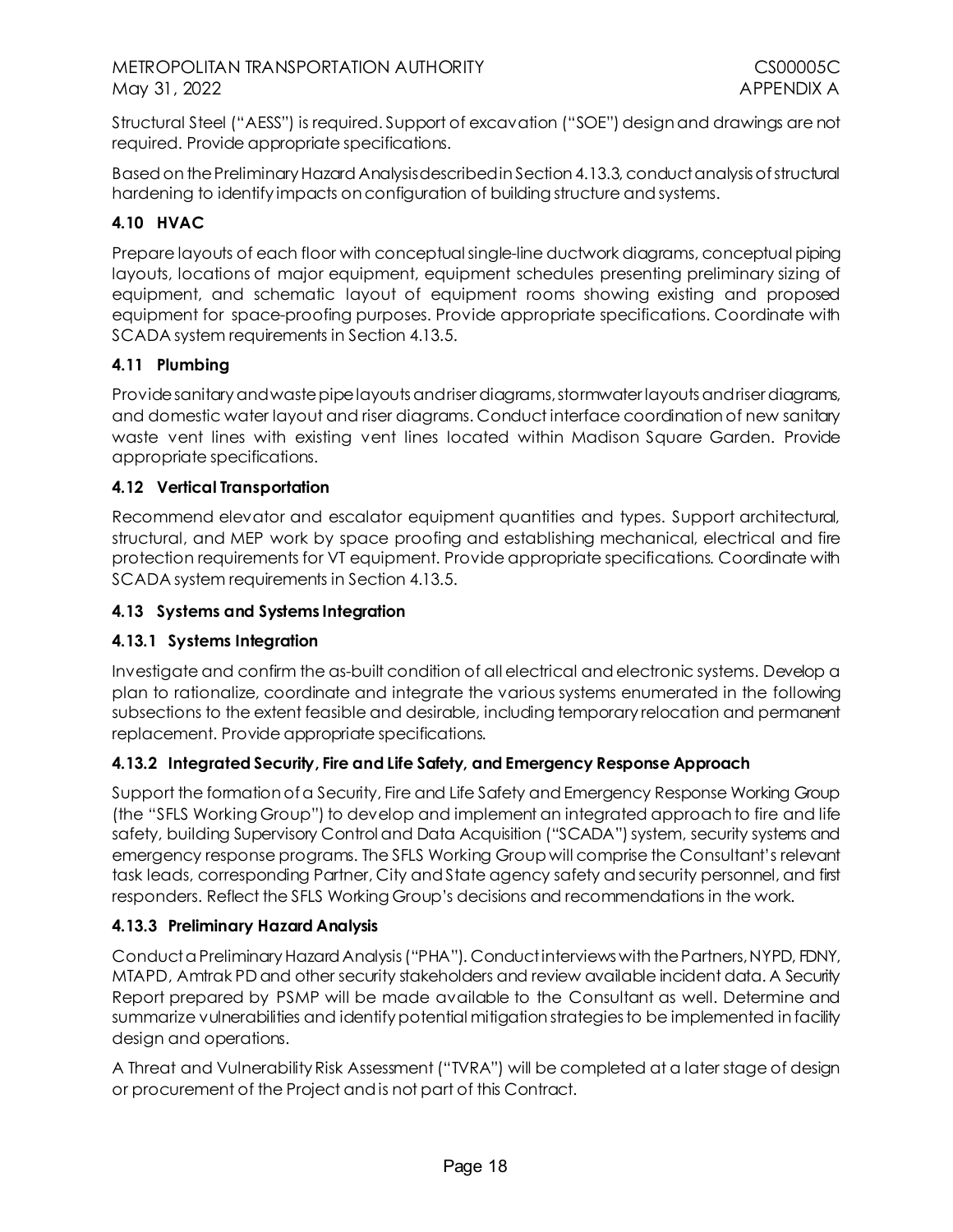# **4.13.4 Security Strategy**

Based on the PSMP Security Report, discussions with the Partners and the findings of the PHA, develop and propose an overall strategy for security in Penn Station and for potential integration of security strategies for Moynihan Train Hall and Penn Expansion.

# <span id="page-22-0"></span>**4.13.5 Supervisory Control and Data Acquisition System ("SCADA")**

Develop a SCADA system, to be located in a building management center, for real-time monitoring and control of all building systems. Consider if and how this will be integrated with the security, fire alarm, fire control and emergency response systems, and possible co-location with the integrated command center set forth in Subsectio[n 4.13.6](#page-22-1).

# <span id="page-22-1"></span>**4.13.6 Security and Access Control Systems**

The work of this subsection will be based on the PSMP Security Report and the findings of the PHA (Section [4.13.3\)](#page-21-4). Assess equipment and space needs for individual or unified monitoring location(s). Equipment specified under this subsection includes security devices (e.g., cameras, access control and intrusion detection). This subsection also includes design of an integrated security and emergency response command center, possibly integrated with Moynihan and the future Penn Expansion, and possibly integrated with a central building management center.

# **4.13.7 Life Safety Codes**

Ascertain and document all applicable codes and their jurisdictional boundaries within the Project Limits and recommend a unified approach to implementing a Fire and Life Safety plan. Document all decisions and prepare a comprehensive compliance summary for the BODR.

### **4.13.8 Fire Alarm System**

Prepare removal drawings for the existing fire alarm system and proposed layouts showing locations of the main fire alarm panel and associated data gathering panels and the fire command center. Provide riser diagrams showing network connections between main fire alarm panel and data-gathering panels, typical fire alarm devices and connections to HVAC, plumbing and fire protection equipment. Provide appropriate specifications.

#### **4.13.9 Fire Protection**

Prepare removal drawings for the existing fire protection system, and proposed layouts showing locations of the main fire pump and associated valve room arrangements, sprinkler zones, and associated main lines. Provide riser diagrams showingpipe,valve, and zone arrangement. Provide interface details with fire alarm equipment. Provide appropriate specifications.

#### **4.13.10Smoke Control**

Prepare design documents for an emergency ventilation and smoke purge system serving Levels A, B and C of the Station. Design the emergency ventilation system in accordance with all applicable codes.

Perform an NFPA 130 Time of Tenability analysis for the platform level based on an appropriate train fire. This will require both egress simulation using LEGION or other approved software and CFD smoke modeling. Determine Platform Occupant Load based on the criteria outlined in Chapter 5 of NFPA 130. Determine Occupant Loads for Levels A, B and C based on the criteria of the New York City Building Code. Establish whether there is compliant egress capacity for the determined occupant load.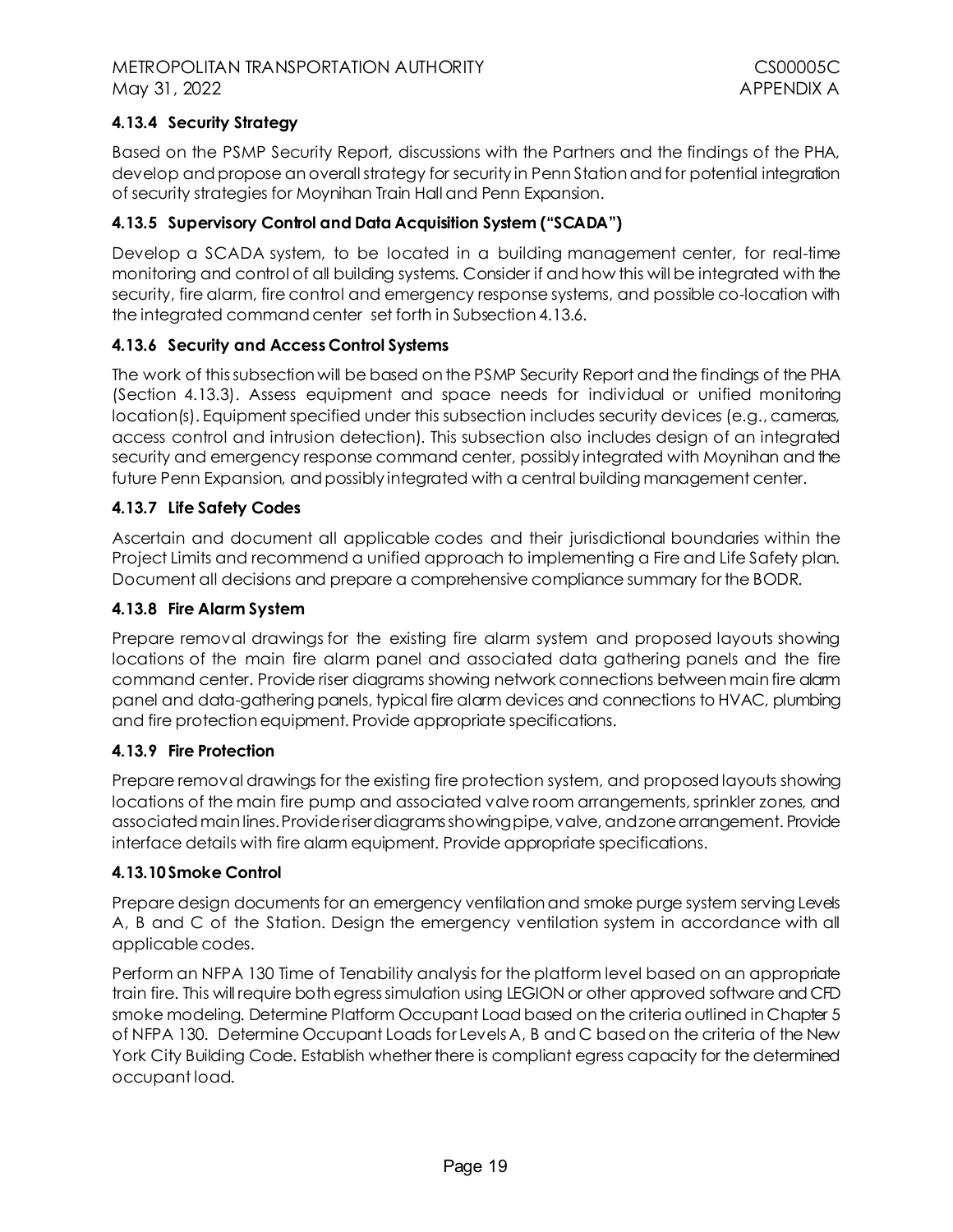Perform similar modeling for the A, B and C Levels using appropriate fire scenarios in retail spaces or workshop/storage spaces.

The work under this Section need not be completed for the Midpoint Deliverables but rather the Final Deliverables only.

# **4.13.11Police Radio System**

Identify requirements and design the system to provide seamless police radio coverage to all spaces in Penn Station and be compatible and integrated with the system in use in the Moynihan Train Hall. The Partners will determine what police force(s) will patrol and operate in the station. Coordinate with the Partners to identify the system requirements for the chosen police force(s), including compatibility with NYPD if so directed by MTA C&D. This system is anticipated to be a Fiber-Fed Distributed Antenna System ("DAS"). Provide appropriate specifications.

# **4.13.12FDNY Radio System**

Identify requirements to make the Police Radio System compatible with FDNY radios. If necessary and if directed to do so by MTA C&D, design a separate radio system for FDNY, anticipated to be a DAS. Provide appropriate specifications.

## **4.13.13Emergency Telephone**

This category includes telephone systems for both emergency and public information and assistance purposes. Provide appropriate specifications.

### **4.13.14Integrated Public Address, Passenger Information Displays and Emergency Information System**

This category Includes speakers and audio head-end equipment, digital screens and their headend equipment for integrated Passenger Information Displays (PIDs), which will also display Emergency Information and Notifications and, if directed, intermittent commercial advertising. The Passenger Information system will be a single integrated system serving all railroads using Penn Station. Provide appropriate specifications.

# **4.13.15Neutral Host Wi-Fi System and Cellular Coverage System**

Identify requirements and coordinate the design for a free Public Wireless Internet system accessible throughout the station to be provided by a neutral host selected by the Partners. Identify requirements and coordinate the design for a Cell Phone Coverage system to expand Cellular Service connectivity to support all major Cellular Service providers. This system will either have to be integrated with existing systems or will replace existing systems, as recommended by the Consultant and directed by MTA C&D.

# **4.13.16Non-public Wi-Fi System for the Partners**

Identify requirements and coordinate the design for a non-public Wi-Fi network for exclusive use of staff of the Partners.

# **4.13.17Electrical**

Prepare removal drawings for existing electrical distribution and proposed drawings for single-line and riser diagrams, electrical plans showing location of main distribution and satellite rooms, electrical connections to major HVAC, plumbing and fire protection loads, part plans with equipment layouts in new distribution rooms for space proofing purposes and schedules. Coordinate with Con Edison to provide new electrical services to support proposed required loads in Penn Station. Provide appropriate specifications.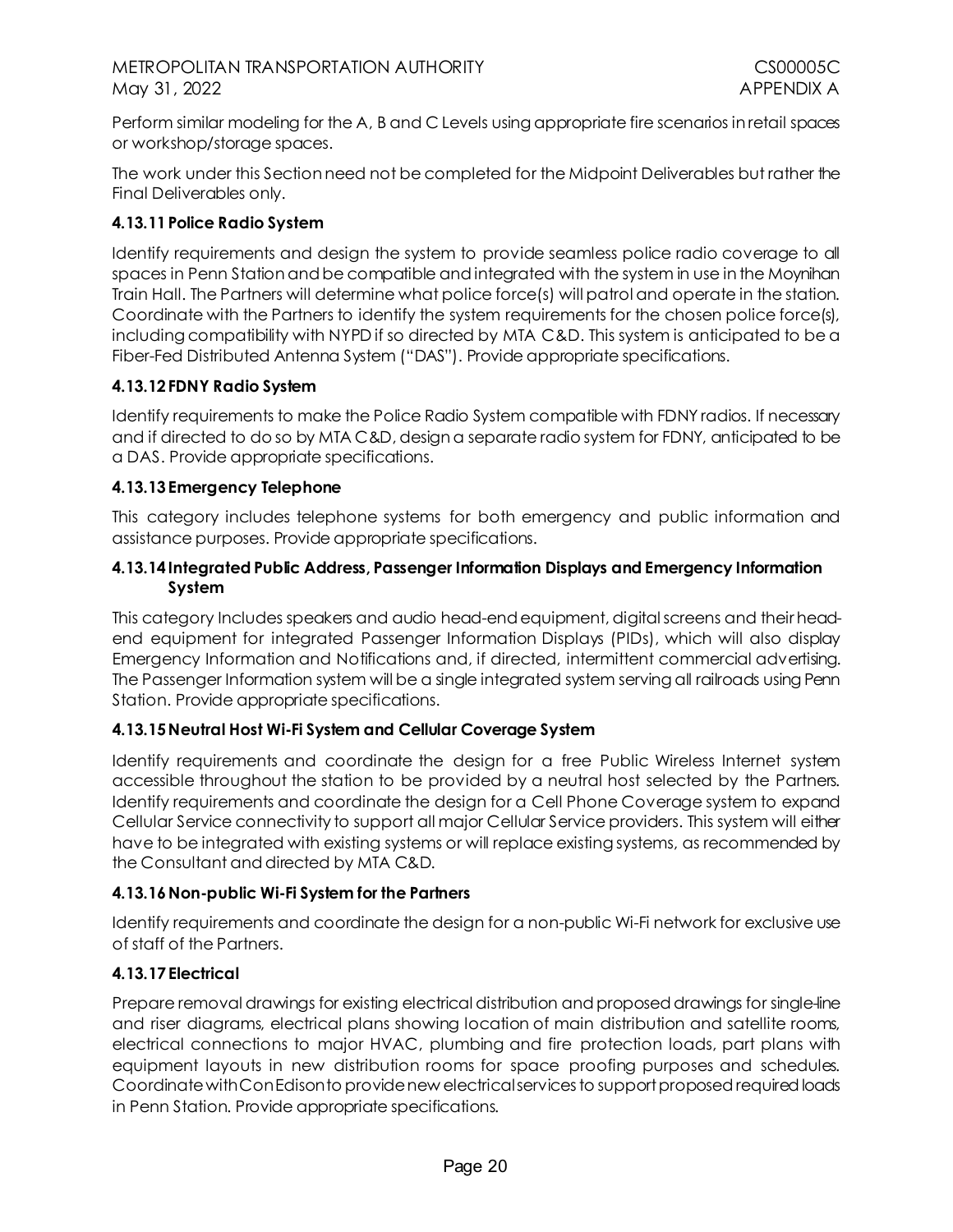# **4.13.18Lighting**

Prepare comprehensive lighting performance criteria. Cover required lighting levels for each type of functional area, energy consumption, and fixture mounting, maintenance, and durability requirements. Define or otherwise identify architecturally critical areas and provide salient requirements for lighting fixtures in such areas. Provide appropriate specifications.

## <span id="page-24-0"></span>**4.14 Pedestrian Flow Analysis**

Building on the LEGION model and analysis developed during the PSMPstudy, conduct pedestrian flow analysis of the station for the Midpoint Deliverables and the Final Deliverables.

Perform a time of tenability egress analysis in accordance with NFPA 130. Determine Platform Occupant Load based on the criteria outlined in Chapter 5 of NFPA 130. Determine Occupant Load for Levels A, B and C based on the criteria of the New York City Building Code. Account for human behavior in egress modeling and analysis. Perform CFD Modeling of smoke behavior using appropriate software for 1D and 3D modeling of train movements.

#### <span id="page-24-1"></span>**4.15 Construction Phasing and Staging**

Develop and recommend an overall construction staging and maintenance and protection of traffic ("MPT") strategy for the Project, considering all work required to successfully complete the Project in the most time-efficient and compact manner.

Consider early activities, concurrent work, long-lead items, procurements and production of special construction equipment, and work performed by Amtrak forces.

Prepare MPT plans addressing pedestrians, private autos, taxis, buses, rideshare, deliveries and bicycle traffic. Address the following:

- Extent and sequencing of construction work;
- Work limits / restrictions on contractor access and use of premises;
- Proposed track outage windows for work that will affect normal train traffic;
- Proposed temporary or permanent relocation of Amtrak, LIRR, and NJT ticketing, baggage, customer waiting, and BOH facilities;
- Contractor laydown areas;
- Materials delivery system; and
- Locations for construction trailers.

Recommend design and performance criteria associated with the staging plans.

#### <span id="page-24-2"></span>**4.16 Constructability Review**

Perform constructability reviews during the Preliminary Design to ensure that the design is constructible within the constraints of the stakeholders and operating railroads. The Partners will participate in constructability reviews for work on their respective properties.

#### <span id="page-24-3"></span>**4.17 Sustainability**

The Project is to be designed and constructed in a sustainable manner. With that goal in mind, evaluate whether the use of the Envision and/or LEED system is suitable for the Project and make recommendations. The Envision rating system tool evaluates environmental, sustainable and resiliency initiatives included in large infrastructure projects. The Envision system is a collaboration of the American Society of Civil Engineers (ASCE), the Zofnass Program for Sustainable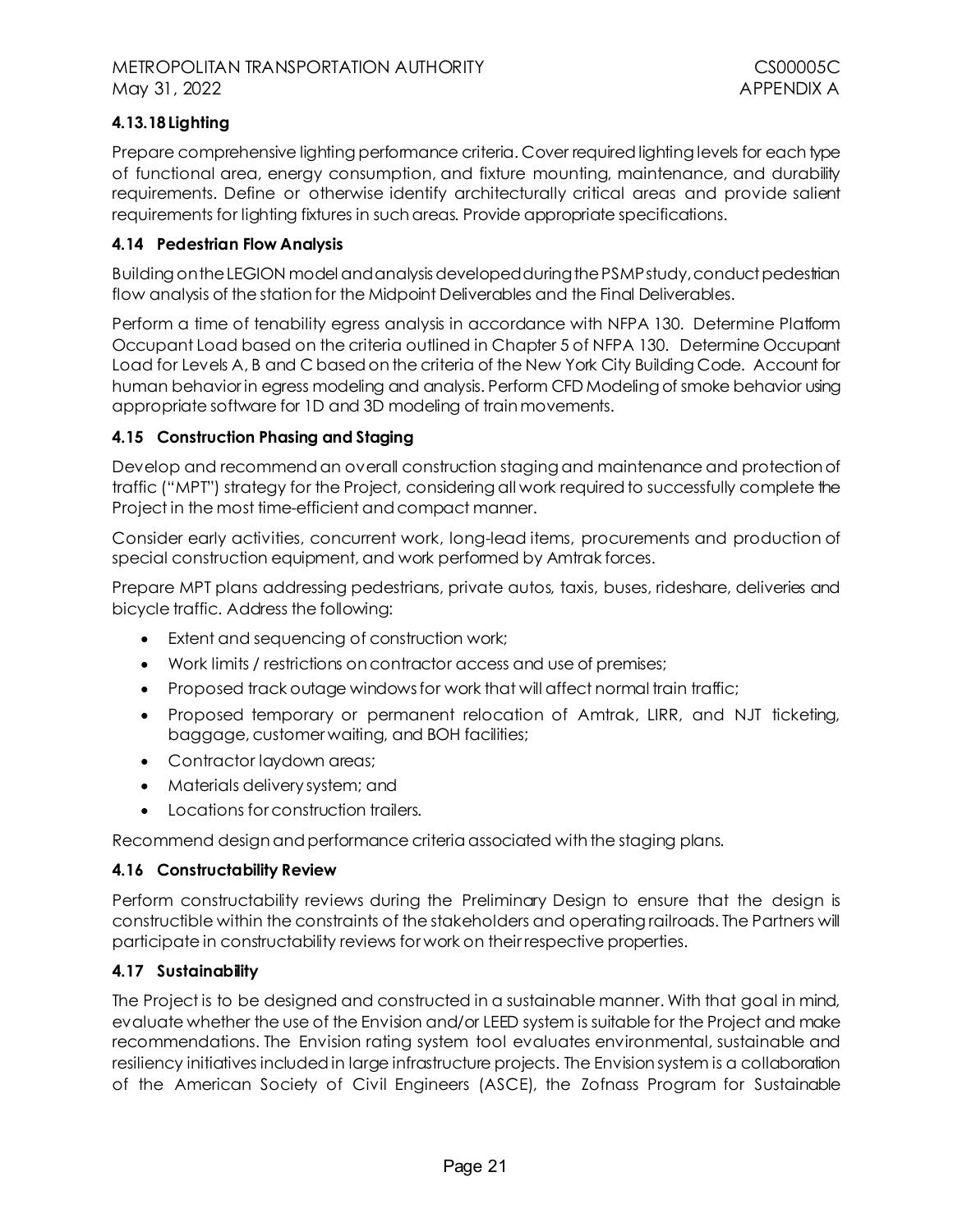Infrastructure at the Harvard University Graduate School of Design and the Institute for Sustainable Infrastructure.

If found to be suitable, provide a design that adheres to the sustainable infrastructure or buildings guidelines selected.

Consider utilizing the selected system's rating tool to evaluate the effectiveness of environmental protection initiatives and the sustainable performance of the Project taking into account the technical performance and social, environmental and economic perspectives of the Project. The rating tool should include a flexible framework of criteria achievements to help provide higher performing solutions by addressing infrastructure integration, using a lifecycle analysis, working with communities, and by striving for a restorative approach to stations projects.

Meetings and coordination will be necessary to further discuss design solutions that address various applicable credits and make available supporting documentation for the aspects of design that exceed the baseline. Provide a preliminary written evaluation of the Project based on the selected criteria over which designers have influence.

## <span id="page-25-0"></span>**4.18 Preliminary Permitting Plan**

Develop a preliminary permitting plan identifying any permits required for construction of the Project. Meet with the Partners, City agencies, utilities, and AHJs to identify all necessary approvals and permits required for the Project.

## <span id="page-25-1"></span>**4.19 Cost Estimating and Scheduling**

Provide Cost Estimates and Preliminary Construction Schedules for the Project at each milestone submission stage.

Develop a Work Breakdown Structure ("WBS") that will be the basis of both the cost estimates and schedules. Submit the WBS for review and approval before proceeding with the cost estimates and schedules.

Construct the schedules in Primavera P6, coordinated with the construction phasing and staging plans and methods, and preliminary requirements and locations for temporary laydown, back of house phasing and areas needed by the contractors. Logic-link the schedule items and show critical path and float.

Prepare the cost estimates bottom-up, filling-in the WBS as the design work progresses.

#### <span id="page-25-2"></span>**4.20 Unified Ticketing**

Prepare recommendations for a unified ticketing system for Amtrak, NJT, LIRR and MNR, including necessary facility design and equipment changes. Submit for review and incorporate decisions into the Preliminary Design as directed by MTA C&D.

# <span id="page-25-3"></span>**4.21 Retail Analysis**

Two (2) retail reports are included with this RFP. Prepare updated analyses (including financial projections) and recommendations, including how best to curate the retail program.

# <span id="page-25-4"></span>**4.22 Concept of Operations**

A Working Group comprising staff from the Partners will lead the development of one or more Governance Model(s) and Concept(s) of Operations for Penn Station, including if and how they will be extended to Moynihan Train Hall and to the Penn Expansion in the future. Support the Working Group as directed. This may include staffing meetings, preparing meeting notes,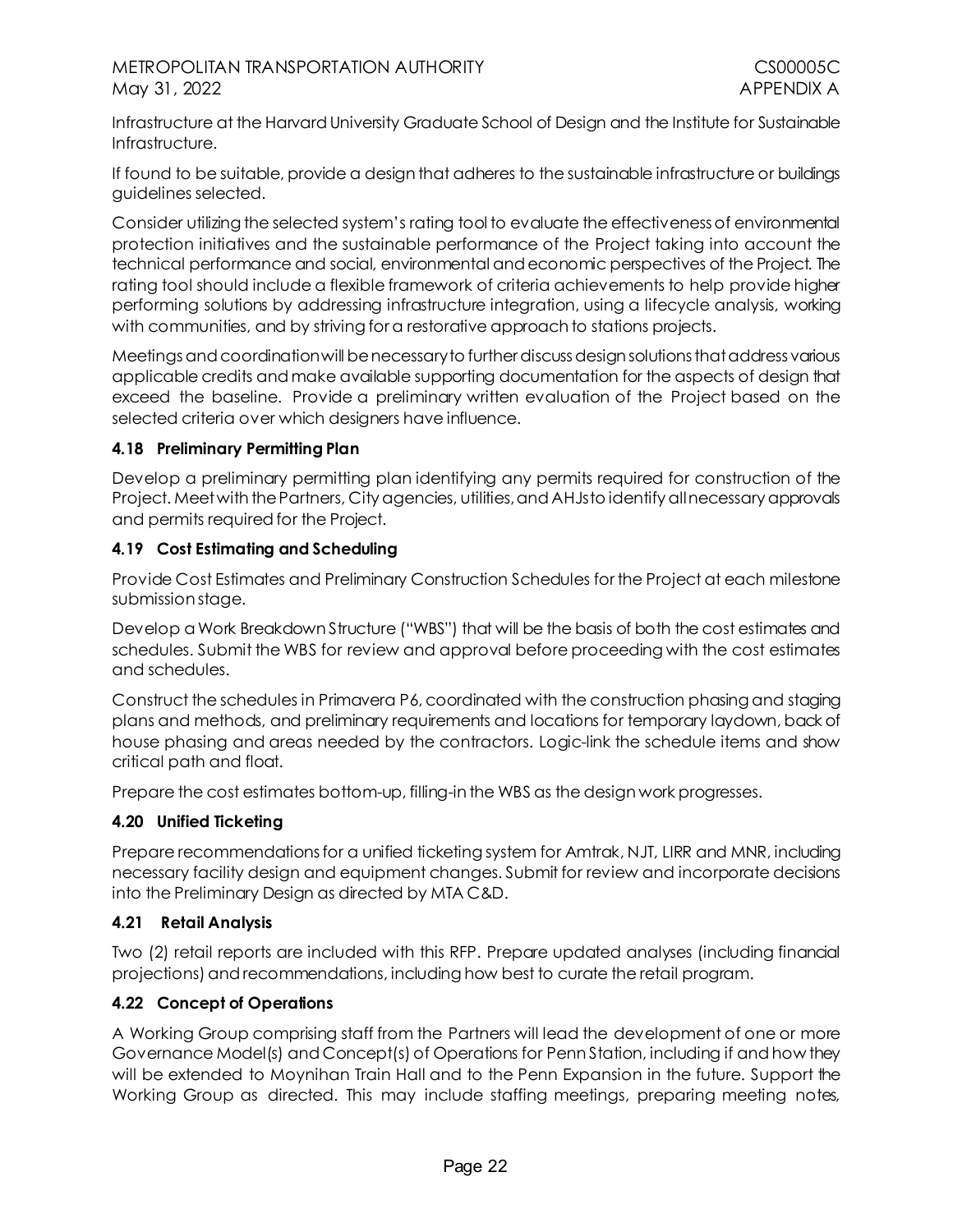arranging workshops with subject matter experts, writing White Papers, and drafting memos and reports presenting the Governance Model(s) and Concept(s) of Operations as they are developed.

Provide one (1) or more advisors to support governance and management discussions among the Partners. Advisor(s) shall have experience in multi-agency governance of comparable passenger facilities. Discussions will cover the extent of unified management of Penn Station, potential integration with the management of Moynihan Trail Hall and Penn Expansion, potential use of a private party to take over a set of management tasks to be determined by the Partners, including curation of retail, cleaning, building routine, preventive and emergency maintenance, control and coordination of deliveries, and any other tasks the Consultant may recommend or that MTA C&D may direct.

Reflect all decisions of the Partners regarding the Governance Model(s) and Concept(s) of Operations in the Preliminary Design as appropriate.

#### <span id="page-26-0"></span>**4.23 Risk and Opportunities Management Plan**

Develop and maintain a qualitative Risk and Opportunities Plan, beginning early in the Project. Include potential mitigations for the risks and identify ways to reflect those mitigations in the Preliminary Design and make recommendations on how to take advantage of opportunities.

Convene Project Risk Workshops at appropriate times with Consultant and Partner staffs. The workshops will review and extend the Risk and Opportunities Register to comprehensively identify and quantify general risks and opportunities for the Project overall and for construction in particular, for both cost and schedule. Use Monte Carlo simulations to establish appropriate cost and schedule contingencies in accordance with FTA guidelines and best industry practice. Develop further recommendations to mitigate risks and take advantage of opportunities.

Types of risk and opportunity to address in the Risk and Opportunities Management Plan for the Project, which will be used throughout the Project life include:

- Requirements;
- Design;
- Third-party risks, including permits, approvals and third-party work;
- Schedule:
- Construction;
- Start Up
- Unknown conditions; and
- Market conditions.

Include in the Plan:

- Risk and opportunities register: to include: risk element, risk category, risk description, risk event or outcome, probability of occurrence, cost and schedule impacts, risk rating, risk owner, and proposed mitigations, actions, mitigation/action responsible party, and timeline for effectively implementing mitigations/actions;
- Risk mitigations and opportunities pursuit plan;
- Party responsible for each risk mitigation and opportunity pursuit;
- A dashboard to monitor the progress and effectiveness of the risk mitigations and opportunities pursuits;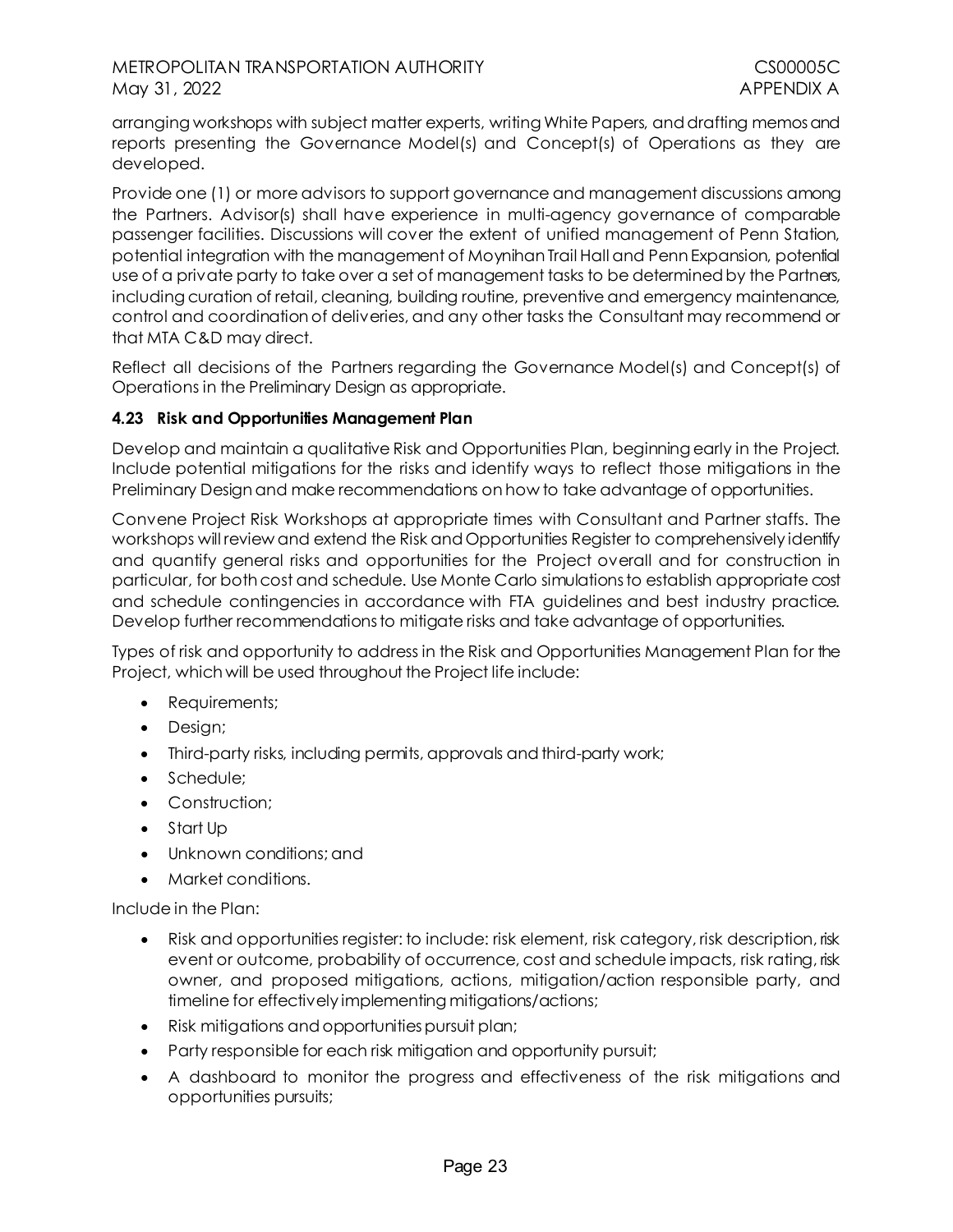# METROPOLITAN TRANSPORTATION AUTHORITY<br>May 31, 2022 APPENDIX A May 31, 2022

- An initial workshop with the Partners to begin the process;
- A workshop with the Partners before the Midpoint Submittal;
- A workshop with the Partners before the Draft Final Submittal.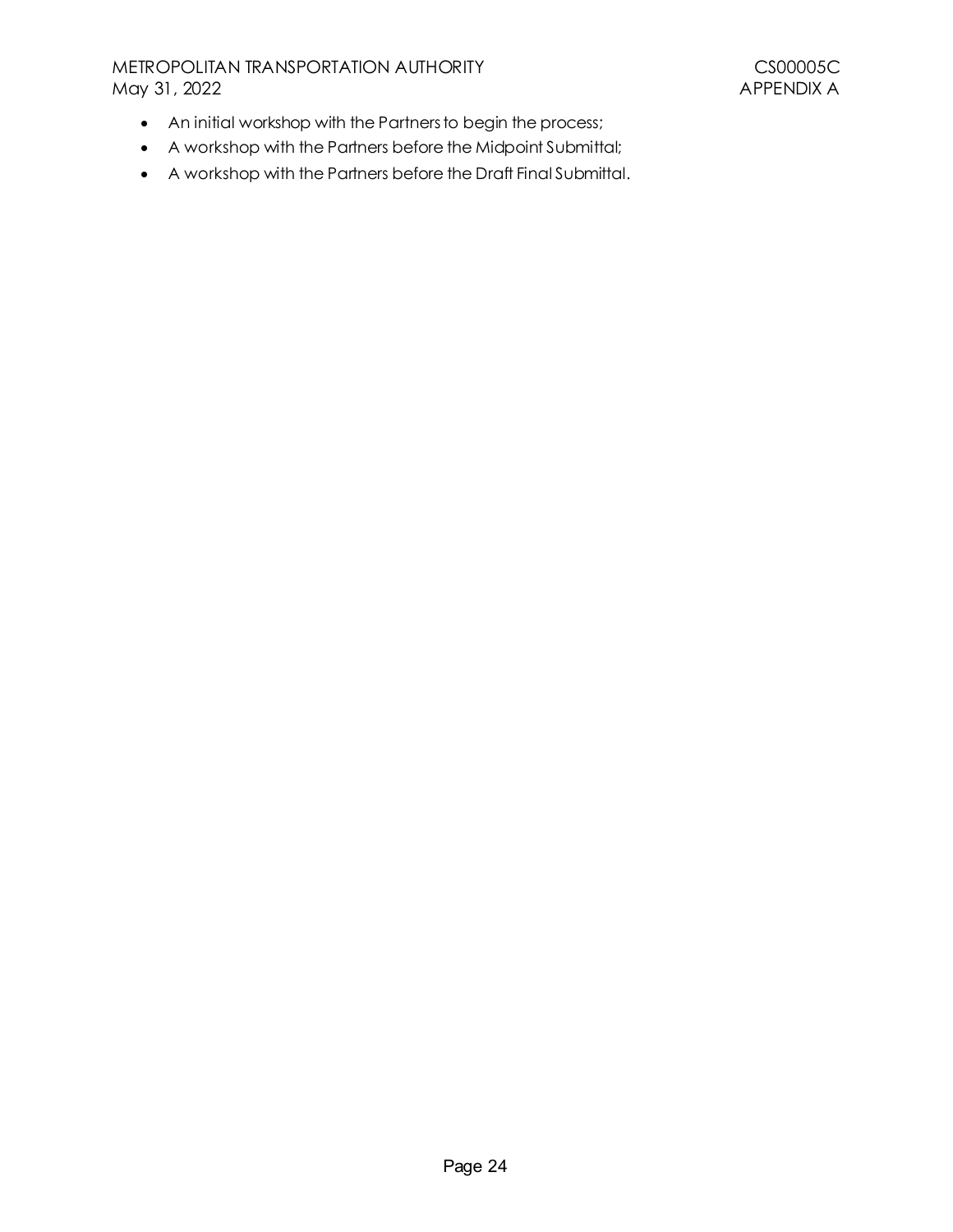# <span id="page-28-0"></span>**6 Task 3: Supporting Stakeholder Outreach**

## <span id="page-28-1"></span>**6.1 Stakeholder and Public Outreach Support**

The Partners will lead all stakeholder and public outreach activities. Support their stakeholder and public outreach efforts as directed.

#### <span id="page-28-2"></span>**6.2 Stakeholders**

Stakeholders in the Project include:

- Elected officials whose jurisdictions include the area within the Project Limits or whose jurisdictions are affected by the Project, including local, city, county, state and Congressional elected officials in both New York and New Jersey;
- New York City agencies with jurisdiction over or interest in the Project Limits, including NYCDOT, NYCDCP, New York City Public Design Commission ("NYCPDC") and New York City Department of Environmental Protection ("NYCDEP);
- Emergency response agencies, including New York City Police Department ("NYPD") and New York City Fire Department ("FDNY");
- Empire State Development ("ESD"), the agency preparing a General Project Plan and Environmental Impact Statement for the Penn Station Area Civic and Land Use Improvement Project;
- Federal Railroad Administration ("FRA");
- Federal Transit Administration ("FTA");
- Gateway Program Development Corporation and Gateway Development Commission (together, "GDC");
- Northeast Corridor Commission ("NECC");
- Regional planning organizations;
- NYC Community Boards 4 and 5;
- Local and regional business associations;
- Local business owners and operators;
- Local residents:
- Amtrak, MTA and NJT Rider Councils and Americans with Disabilities Act ("ADA") compliance advisory committees;
- A Penn Station Stakeholders Advisory Group to be formed by the Partners to provide advice, comment and input on the Project;
- A Public Realm Advisory Group to be formed by ESD to provide advice, comment and input on public realm aspects of the Penn Station Area Civic and Land Use Improvement Project, including how the Project interfaces with the public realm;
- VNO, the owner of Penn 1 and 2:
- MSG, the owner of Madison Square Garden Corp.;
- Advocacy groups with an interest in the Project; and
- The general public.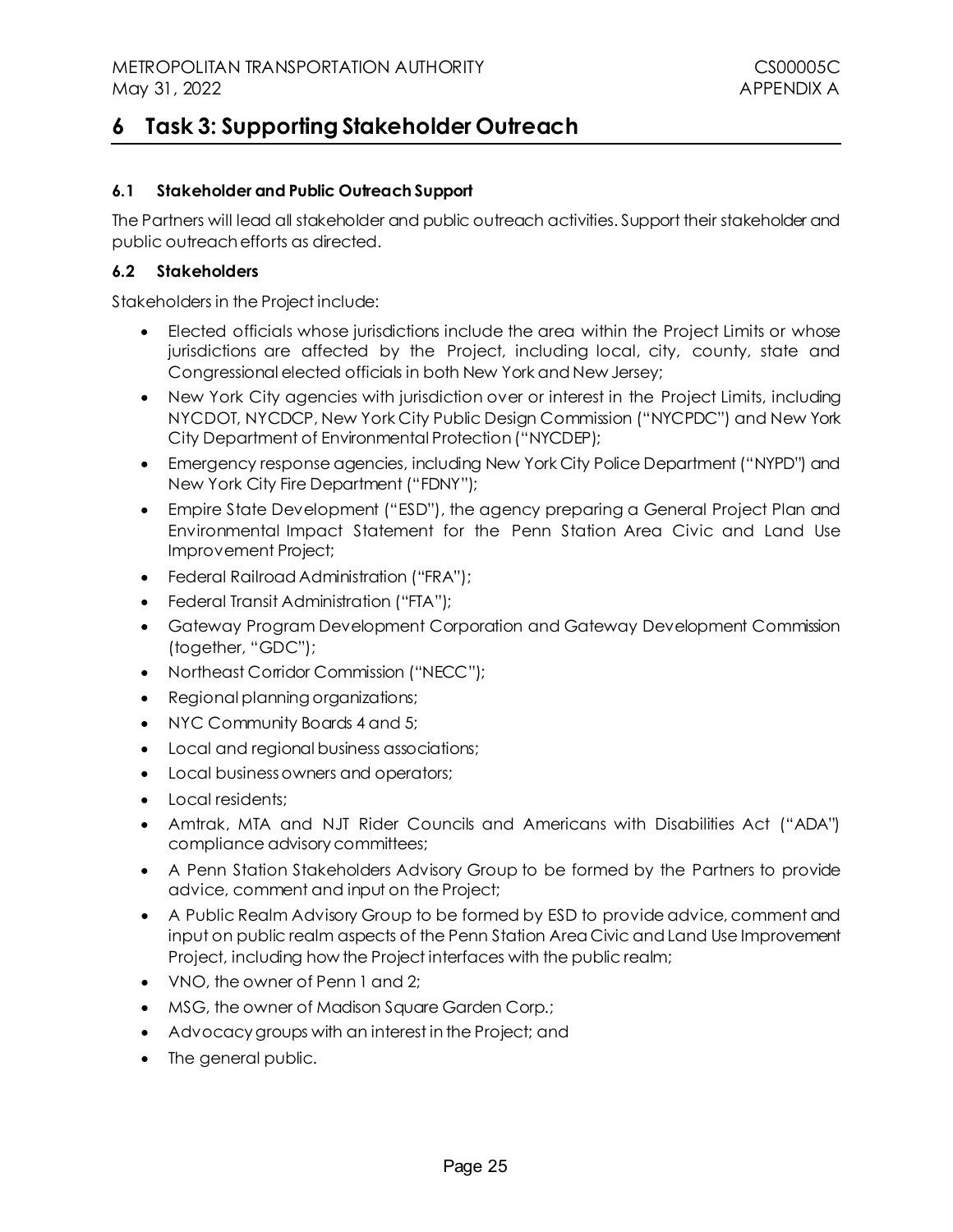#### <span id="page-29-0"></span>**6.3 Outreach Activities**

Outreach activities may include:

- Public meetings and presentations about the Project, in-person or virtual;
- Public hearings for the environmental review process, which will be managed by the Environmental Consultant but may require advance support and attendance of the Consultant;
- Regular and ad hoc meetings with individual stakeholders or groups of stakeholders;
- Progress briefings for individual stakeholders or groups of stakeholders;
- Supporting and providing content for Project web page(s) on the Partners' public websites;
- Creating and maintaining public comment webpages on the Partners' public websites; and
- Supporting and providing content for the Partners' social media platforms.

## <span id="page-29-1"></span>**6.4 Outreach Materials**

Develop and provide outreach materials, which may include:

- Messaging, brochures, meeting handouts, fact sheets, Q&A documents and talking points;
- Narratives and tables;
- PowerPoint presentations;
- Large-size color plans, sketches, images or infographics;
- Renderings;
- Flash presentations;
- Interactive graphics;
- Videos and 3D animations or fly-throughs;
- Physical models; and
- Other types of illustrations.

#### <span id="page-29-2"></span>**6.5 Other Outreach Support Activities**

- Taking meeting notes or minutes of stakeholder and public meetings;
- Scheduling, arranging and running public meetings, either in-person or virtual, and recording comments received;
- Tracking comments received from all sources, including meetings, letters, oral comments, and comment webpages; and
- Providing information and draft responses to questions, inquiries and comments raisedat public meetings or otherwise submitted by the public, media, professional organizations, or other inquiring entities and tracking all responses and follow-ups.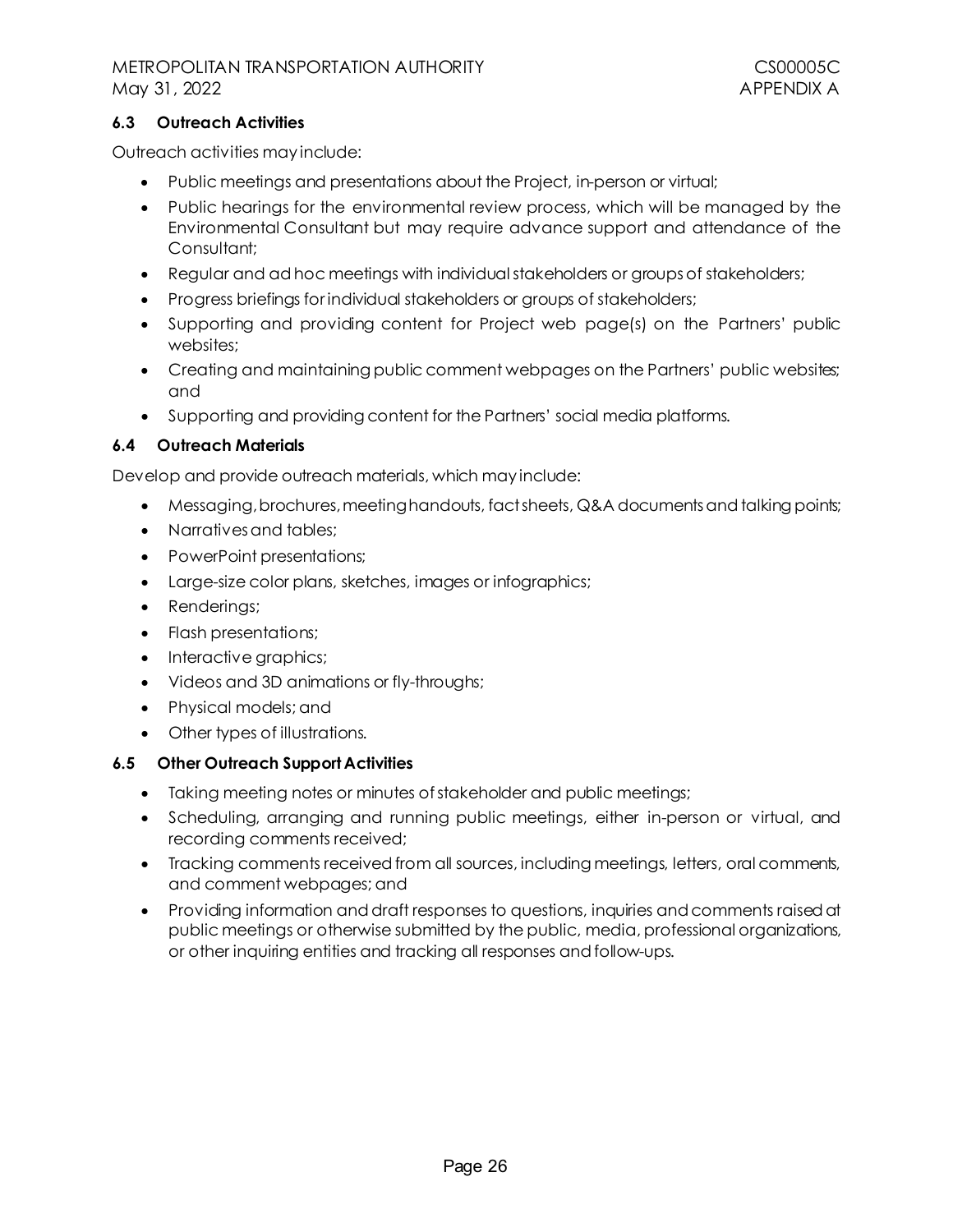# <span id="page-30-0"></span>**7 Option Scope of Services**

# <span id="page-30-1"></span>**7.1 Options 1, 2, 3.1 and 3.2**

The Option Scope of Services sets forth two (2) alternatives for preparing contract documents and providing support services during the procurement and award phase(s) for a Design-Build or P3 delivery of the Project, and one (1) alternative for advancing the Preliminary Design to a 100% final design ("Final Design") and preparing contract documents for an alternative delivery method.

- Under Option 1, prepare bridging documents and provide support services for procuring and delivering the Project as a single Design-Build or P3 contract, assuming two (2) design packages (one (1) early-works design package and one (1) design package for the balance of the Project);
- Under Option 2, prepare bridging documents and provide support services for procuring and delivering the Project as five (5) individual Design-Build contracts, each with its own procurement and award phase maintaining a focus on developing early works design packages; and
- Under Option 3.1, prepare a Final Design for the Project and contract documents appropriate for an alternative procurement process and delivery method, contracted to a single entity.
- Under Option 3.2, support the construction phase as Designer of Record for an alternative procurement process and delivery method.

Provide all Project Support Services as set forth in Section 2 above throughout the duration of the Option Scope of Services.

#### <span id="page-30-2"></span>**7.2 Option 1: Bridging Documents and Procurement Support – Single Contract Design-Build, or P3 Delivery**

The Technical Scope of Services for Option 1 comprises the following Tasks:

- Task 1: Basis of Design Report;
- Task 2: Request for Qualifications ("RFQ") and Evaluation Support;
- Task 3: Bridging Documents; and
- Task 4: Request for Proposals ("RFP") and Procurement Support.

If a P3 delivery method is selected, modify the deliverables for the Tasks described below as directed so they can be made part of corresponding overall P3 documents to be prepared by others. Coordinate these deliverables with the P3 document preparer designated by MTA C&D.

#### **7.2.1 Task 1 – Basis of Design Report**

Modify the Basis of Design Report prepared under the Base Scope of Services as appropriate.

As part of this Task, prepare two (2) additional plans:

- A responsibility matrix defining the scope of work to be performed by the Design-Build, or P3 contractor(s) and the scope of work to be performed by others, including the Partners' force account craft personnel and the Partners' staffs; and
- A strategic plan consistent with current industry best practice for the approach chosen by the Partners. Address any early action items required to expedite the work, strategy or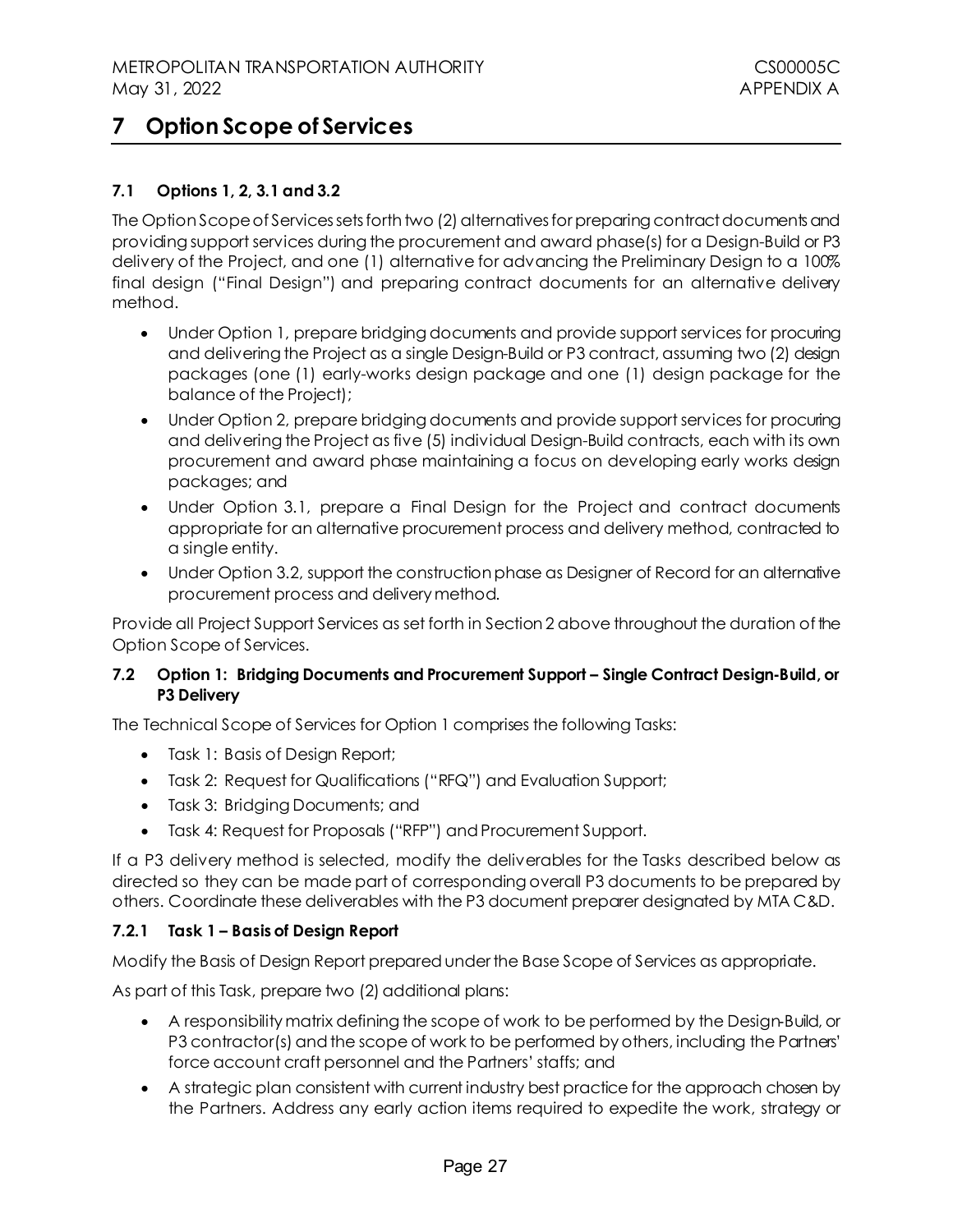actions to manage construction impacts on the work force housed in Penn Station, use of a Project Labor Agreement ("PLA"), overall procurement and Project schedule, coordination with environmental review and other issues identified.

## **7.2.2 Task 2 - Request for Qualifications ("RFQ") and Evaluation Support**

The services of this Task comprise the following:

- Assist in preparing RFQ documents, including project descriptions in sufficient detail for respondents to understand the Project;
- Prepare qualifications analyses;
- Research the project histories of the respondents, including calling references;
- Assist in:
	- o Scheduling, arranging and participating in interviews with those respondents deemed to be in a competitive range and answering technical questions;
	- o Preparing materials for the use of the selection committee in the interviews, including suggested topics, questions and clarifications to pursue with each respondent;
- Prepare clarification questions after the interviews and evaluate the responses; and
- Develop addenda to the RFQ documents as directed.

#### **7.2.3 Task 3: Bridging Documents**

Prepare bridging documents in a format acceptable to MTA C&D that set forth all technical and performance requirements for the Project. Present the bridging documents as performance requirements suitable for use by the design‐builder to prepare final designs, making clear the bridging documents are not a finished design. Include technical and performance requirements for all disciplines anticipated on the Project. Coordinate the bridging documents with the work of other consultants retained by the Partners.

Include the following documents:

- Architectural Principles and Requirements;
- Project Requirements and Scope of Work;
- Design Criteria and Performance Requirements;
- General Requirements Specifications (CSI Division 1);
- Preliminary Design Drawings;
- Preliminary Technical Specifications (CSI Divisions 2 50);
- BIM model in a format compatible with each Partners' technical requirements; and
- All documents, as-built drawings, drawings from previous improvements, inspection reports, surveys, utility plates, environmental reports and any other information developed during the PSMP Study, under this Contract, or available from other previous or on-going projects in Penn Station, released For Information Only.

#### **7.2.4 Task 4: Request for Proposals ("RFP") and Procurement Support**

This Task comprises the following services:

• Split the Preliminary Designinto two (2) design packages, one (1) early works package and one (1) design package that comprises the balance of the Project, with both being part of a single contract;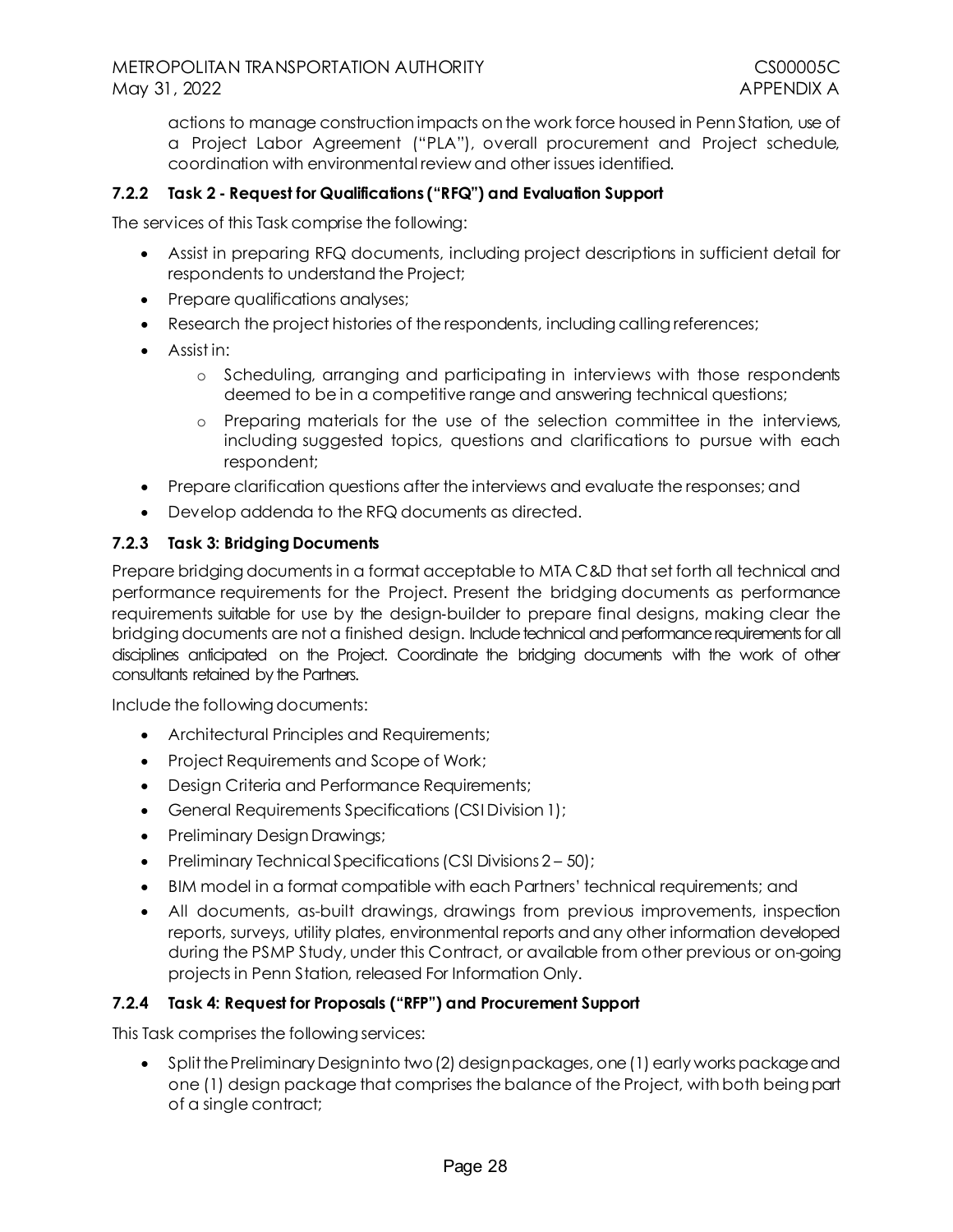- Assist in assembling a complete RFP package for the procurement of the single contract, including the bridging documents specified above, instructions to proposers and a draft contract;
- Assist in the development of any required special conditions clauses and other documents required for the development of solicitations;
- Assist in arranging a series of confidential one-on-one meetings with each of the qualified proposers, including:
	- o Preparing agendas;
	- o Preparing presentations or other materials;
	- o Answering technical questions; and
	- o Noting questions to be responded to and actions to be taken.
- Respond to proposer questions, comments, and requests for clarifications;
- Develop and implement an alternative technical concept ("ATC") process;
- Prepare proposal and cost analyses;
- Prepare addenda, amendments, revised drawings and specifications, and supplementary drawings for the construction package;
- Assist in scheduling, arranging and participating in interviews with those proposers deemed to be in a competitive range;
- Assist in determining if revised proposals or best and final offers ("BAFOs") will be requested, and if so, assist in preparing the terms and conditions of the requests;
- Prepare revised proposal or BAFO analyses;
- Assist in negotiations with one (1) or more proposers; and
- Compile a final set of conformed bridging documents.

Develop contract packages for any other required, ancillary contracts. Coordinate with the Partners to ensure consistency of terms and conditions among all contracts for the Project.

# <span id="page-32-0"></span>**7.3 Option 2: Bridging Documents and Procurement Support – Multiple Design-Build Contracts;**

Divide the Project into five (5) separate Design-Build contracts to reduce the scale and cost of each individual contract, maintaining a focus on developing early works design packages.

The tasks enumerated in Sectio[n 6.2](#page-30-2) apply for each of the five (5) Design-Build contracts.

# <span id="page-32-1"></span>**7.4 Option 3.1: Final Design and Contract Documents – Alternative Delivery Method.**

The Partners are considering alternative delivery methods that require design to be progressed by the Consultant beyond the Preliminary Design, potentially to 100% completion.

The Technical Scope of Services for Option 3 comprises the following Tasks:

- Task 1: Procurement Support;
- Task 2: Value Engineering ("VE");
- Task 3: Basis of Design Report; and
- Task 4: Final Design and Contract Documents

The Consultant will work collaboratively with the Partners to:

• Optimize the Final Design and Contract Documents for ease of construction, minimized disruption to station and train operations and minimized cost;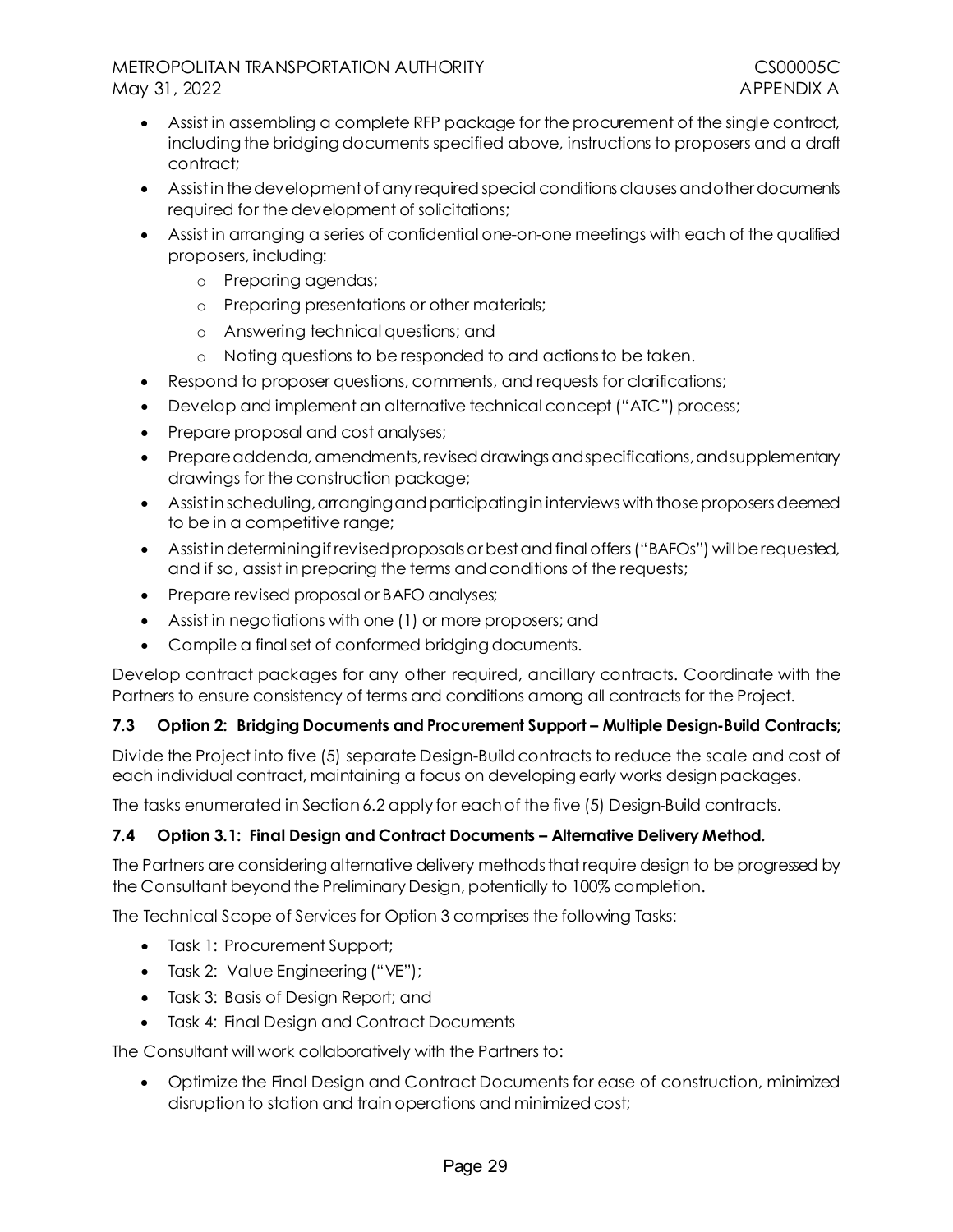- Coordinate design deliverables and packages to support proposed phasing plans, if any;
- Coordinate material selection decisions;
- Coordinate constructability, operability, and/or biddability reviews; and
- Resolve constructability issues and evaluate proposed ATCs.

Schedule the following with the Partners:

- Regular meetings and site visits, also inviting project stakeholders when so directed;
- Regular Over-the-Shoulder reviews for all design packages produced by the Consultant; and
- Design workshops on particular design issues whenever this would be the most efficient way to resolve issues.

## **7.4.1 Task 1: Procurement Support**

Support the preparation of an RFQand/or RFP for a construction contractoras directed, including support during the solicitation phase.

#### **7.4.2 Task 2: Value Engineering ("VE")**

The Consultant shall participate in the Value Engineering ("VE") workshop led by the construction contractor. The Preliminary Design (30%) package shall be a direct input to the workshop and as such, the Consultant shall assist the construction contractor in conducting VE early in the execution of Option 3.

## **7.4.3 Task 3: Basis of Design Report**

Update the BODR for each design submittal enumerated below.

#### **7.4.4 Task 4: Final Design and Contract Documents**

For Final Design, continue and complete all the design and coordination elements begun in the Base Scope of Services to a 100% level of completion.

Advance the Preliminary Design to Final Design in the stages enumerated below and prepare complete Contract Documents in accordance with the following:

#### **A. Intermediate Design Submittal (60%)**

Prepare an intermediate design submittal at a 60% completion level for all project elements, for review and comment by the Partners, including technical specifications, CSI Division 1 specifications, an updated 3D structural model and an updated BIM model. At this stage, the overall design and specifications should be substantially complete, with draft or partial details for all elements of design enumerated in the Base Scope of Services and any other elements of design identified in the Base Scope of Services. Break the submittal into smaller packages in a logical arrangement as directed by MTA C&D. Perform the following additional activities and produce the following work products:

- Where necessary, define additional surveys, borings, test pits, laboratory tests and analysis to ensure the design is executed on the basis of a thorough and complete geotechnical, environmental, and utilities site investigation;
- Update the geotechnical baseline report (if applicable) based upon updated or new field and laboratory test data;
- Provide an overall Project schedule, including updated and refined procurement phasing;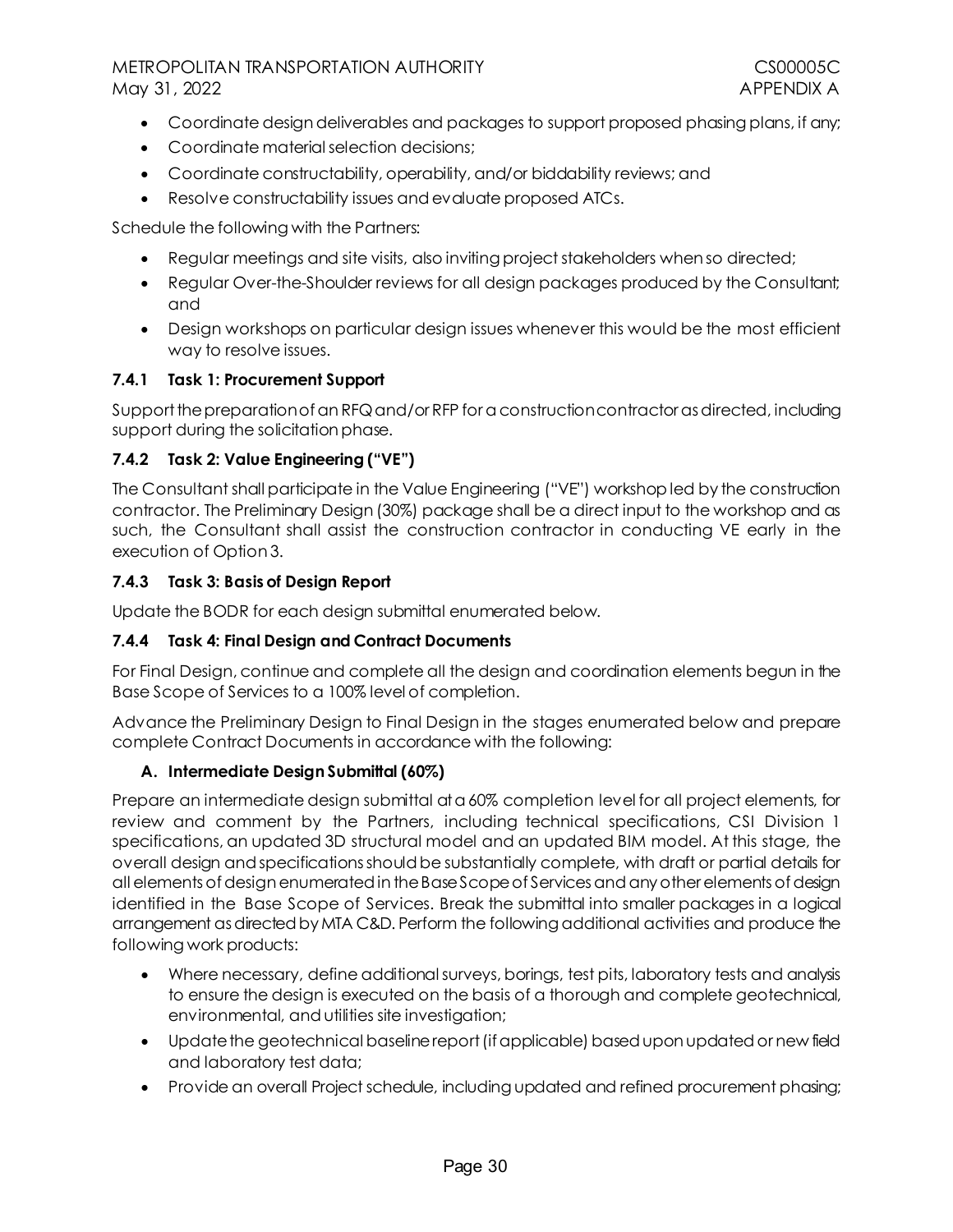- Update the testing and commissioning plan;
- Update the systems integration plan;
- Provide draft Contract Documents, which are essentially the same as the bridging documents enumerated in Option 1, modified as appropriate for this procurement and delivery methodand advanced to a 60% completion level;
- Conduct a workshop with the Partners and appropriate security stakeholders to support a Threat and Vulnerability Risk Assessment ("TVRA"). Review available incident data and prepare a draft TVRA report, summarizing vulnerabilities and identifying potential mitigation strategies to be implemented in the facility design and operations;
- Assist the Partners in planning for track outages;
- Compile all applicable Partner soft costs and force account costs;
- Combine cost estimates with agency soft costs and force account costs;
- Update the risk and opportunities register, including risk mitigations and opportunities pursuits;
- Assist with the overall Project risk register;
- Schedule and run a risk workshop with the Partners to establish Project contingencies in accordance with FTA guidelines;
- Continue supporting the Environmental Consultant if necessary; and
- Organize and facilitate over-the-shoulder design-review workshops with the Partners.

# **B. Pre-Final Design Submittal (90%)**

Advance the contract documents to a pre‐Final Design submittal at a 90% completion level. Complete and fully coordinate all designs, drawings, specifications and plans. Resolve all comments received prior to 90% submittal and ensure they are incorporated into the contract documents and verified as closed. Perform the following activities:

- Finalize the comprehensive system testing and commissioning plan;
- Complete all design calculations and supporting documents;
- Organize and facilitate over-the-shoulder design review workshops with the Partners;
- Finalize the systems integration plan;
- Complete Certified Items List from the approved PHA;
- Update the overall Project schedule, including updated and refined procurement phasing;
- Prepare a Final TVRA report reflecting any changes or advancements since 60% design;
- Update the planning for track outages and organize access workshop with the Partners;
- Combine updated cost estimates with updated agency soft costs and force account costs;
- Continue supporting the Environmental Consultant as necessary;
- Obtain design approvals from the various utilitiesand AHJ(s) as required for the Project;
- Obtain design approvals from the appropriate federal, state and city agencies as required for the Project;
- Update the risk and opportunities register, including risk mitigations and opportunities pursuits;
- Assist with the overall Project risk register; and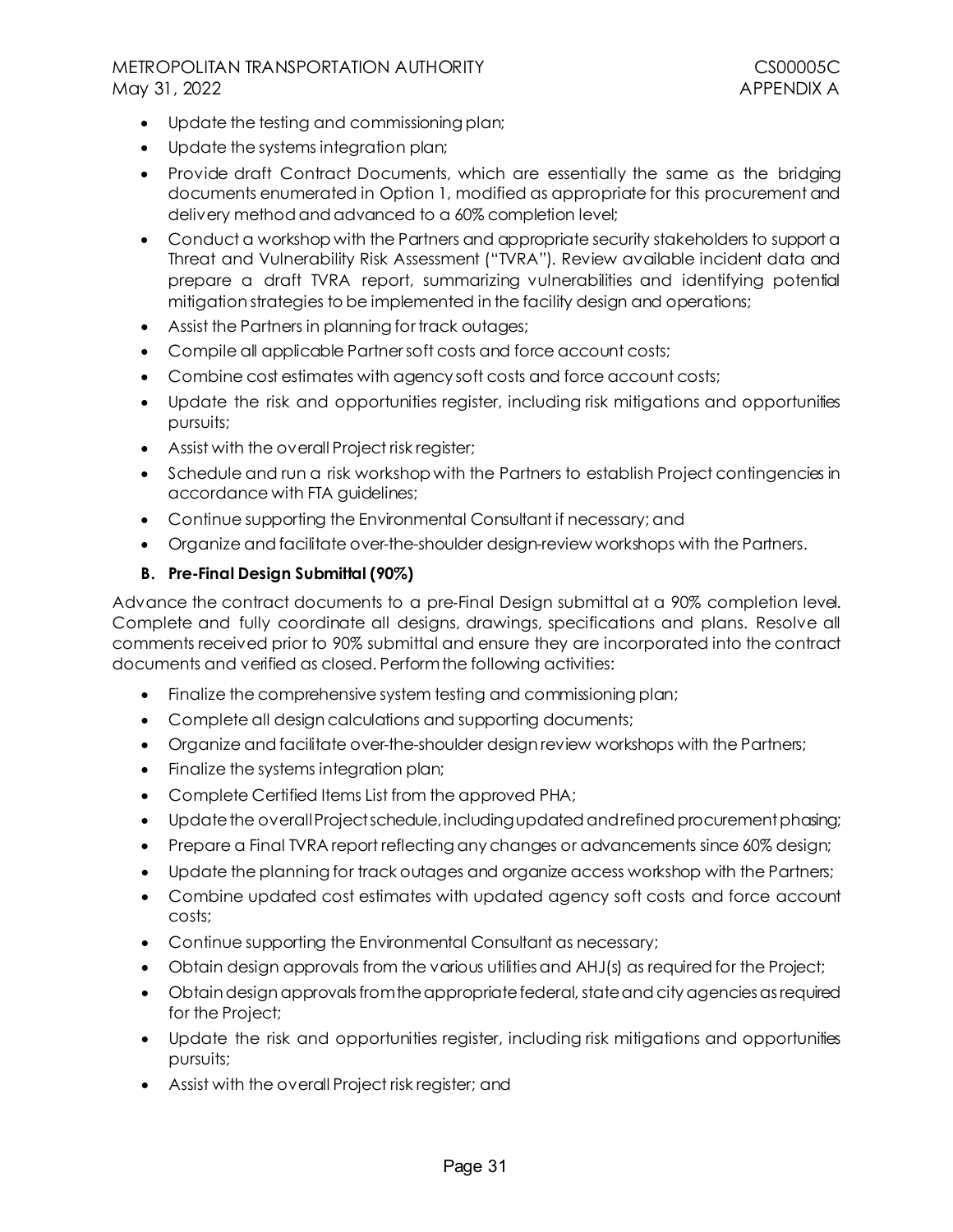• Schedule and run another risk workshop with the Partners to update Project contingencies and confirm mitigations.

# **C. Final Design Submittal (100%)**

Resolve all comments received after the 90% submittal and ensure they are incorporated into the final contract documents. Organize and facilitate an over-the-shoulder design review workshop with the Partners to close out all open comments. Obtain signoffs from all stakeholders.

Develop all final design drawings, specifications, and other documents in accordance with local, state, and federal requirements such that required permits can be readily obtained for the designed work. All drawings and calculations must be sealed and signed by professional(s) licensed in the State of New York.

Submit a Final Design Submittal (100%) document checklist that includes such elements as, but is not limited to: design drawings, design specifications, and calculations. Prepare the checklist to meet the Project's minimum design criteria requirements and submit the checklist for approval.

## <span id="page-35-0"></span>**7.5 Option 3.2: Construction Phase Support – Alternative Delivery Method**

Provide engineering support services during the construction phase functioning as the designer of record for the Project. The Consultant services during the construction phase include, but are not limited to:

- RFI responses;
- Design deliverable reviews;
- Shop drawing reviews;
- Attendance at construction progress meetings;
- Change order support;
- Final inspections as applicable;
- Test witnessing as applicable;
- Coordination of the construction related questions/queries related to all design components; and
- Develop As-Built drawings from red lined drawings from the construction contractor.

The Consultant shall remain responsible for all errors and omissions discovered during all phases of the Project. The inspection, review, approval or acceptance of, or payment for, any of the work required under the Contract shall not be construed to relieve the Consultant of its obligations and responsibilities under the Contract, nor constitute a waiver of any of the MTA 's rights under the Contract or of any cause of action arising out of the performance of the Contract. The Consultant and/or its Subconsultants shall correct or revise any errors, omissions or defective work at no additional cost to the MTA.

# <span id="page-35-1"></span>**7.6 Option 4: Design Development for Subway Improvements**

Advance and refine the concept designs for the NYCT subway improvements included in the Final Environmental Impact Statement for the Penn Station Area Civic and Land Use Improvement Project based on the concept designs in the PSMP Alternatives Report attached to this RFP to support ESD in negotiations with developers and the City. The extent of design development will be on the order of 15% completion.

Coordinate with NYCT, ESD and VNO or other site developers as required.